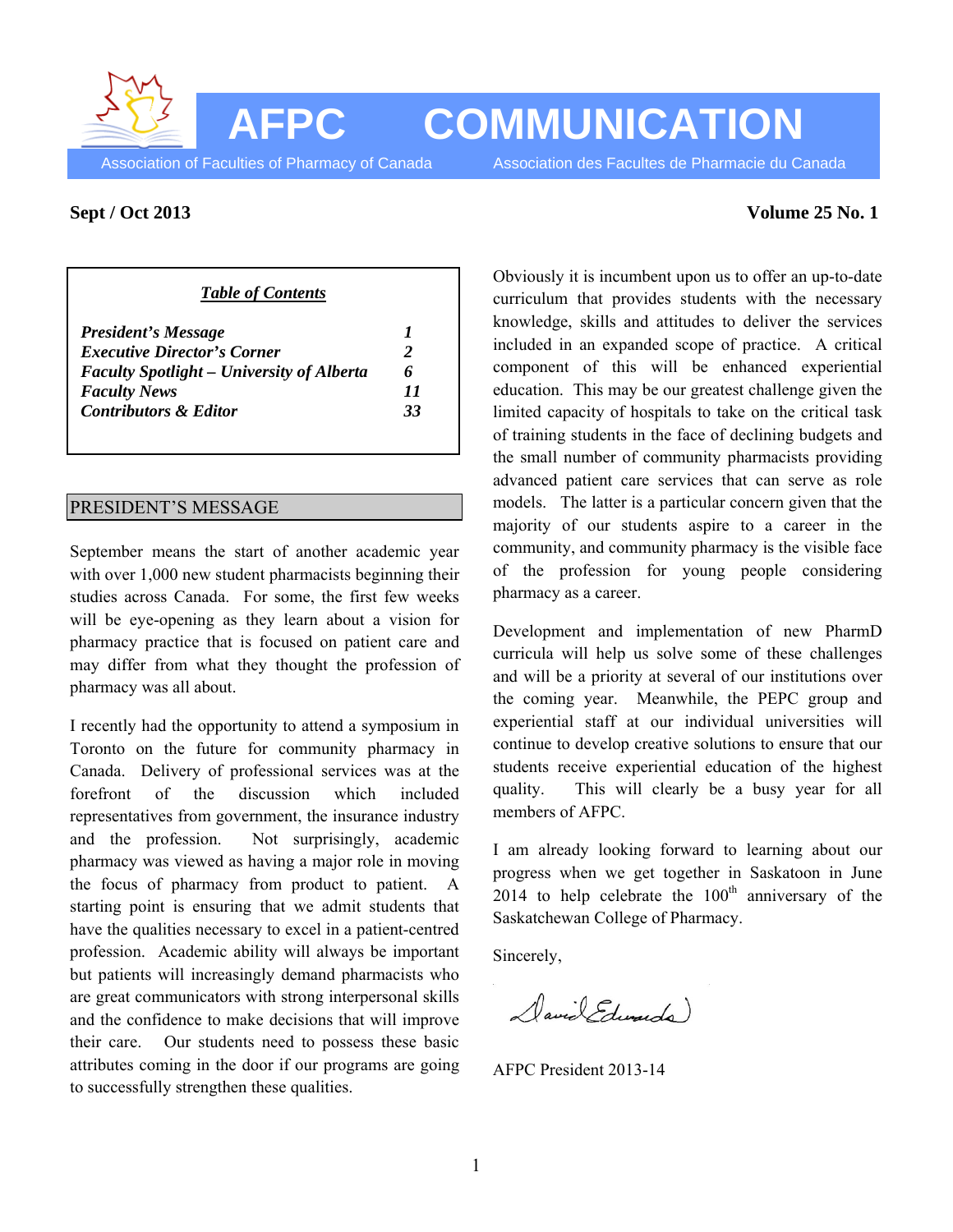# EXECUTIVE DIRECTOR'S CORNER

The major AFPC highlights since my last update include the successful staging of our 4<sup>th</sup> Annual Canadian Pharmacy Education and Research Conference (CPERC) and AFPC business meetings; finalization of the initial version of our pharmacists in training on-line informatics education program; and launch of our new website.

## **Executive Director Activities**

AFPC Website redesign – Significant work on the website has occurred over the summer. The website design and development phase is near completion (behind schedule by 1 month). A new home page has been created with the following features; new navigation tabs, scrolling pictures, special portals for access (including access to member only portal), a "what's new" section and a faculty links. The following main navigation tabs have been created; about AFPC, our faculties, meetings/events, resources, awards, advocacy, careers, and education program. Content dating back to 2010 has been loaded onto the new website (2009 and earlier content will be added later). The membership database has been loaded into the directory. Doreen and myself are working through a guided process of learning through tranferring or adding content to the new site. The website will be previewed by members of the Council of Faculties and Council of Deans before the existing website is substituted and open for public viewing. The new website will be available to all faculty members and the public in early October.

Strategic Planning – The joint Council of Faculties voting members / Council of Deans strategic planning session was held on June 11. The current vision,

mission and goals were reviewed and suggestions were made for revising each. A joint Councils working group will be established to review suggestions and develop revised statements. This process should be completed and a revised strategic plan for the 2014 annual AFPC meeting. The session was externally facilitated by Karen Graham. A copy of the report from the session will be circulated to the members of both Councils.

External Meetings / Conferences – I attended the 2013 Canadian Pharmacists Association annual conference in Charlottetown and the 2013 American Association of Colleges of Pharmacy (AACP) annual conference in Chicago. The CPhA conference included a retirement party for Jeff Poston, a variety of high quality continuing professional development sessions and pharmacy practice research presentations. At the AACP conference the new educational outcomes were released www.aacp.org/Documents/CAPEoutcomes071213.pdf. The conference had the customary variety of subjects addressed by high quality presenters. The following is the web link to the conference program guide: www.aacp.org/meetingsandevents/AM/2013/Document s/AM13-program-web.pdf.

## **AFPC Activities**

CPERC 2013 – The  $4<sup>th</sup>$  Annual Canadian Pharmacy Education and Research Conference "Leading Change through Innovation and Technology" was successfully held June 11-13 at Vintage Hotels on Niagara-on-the-Lake. There were 124 registrants. The conference revenues exceeded expenses. Copies of the final program and presentations will be available on the new AFPC website.

Board of Directors – The annual meeting of the AFPC Board of Directors was held June 10. The 2013-14 Board Executive is as follows; Dave Edwards (President / Waterloo), Kerry Mansell (Vice President /

Saskatchewan) and Jean Lefebvre (Treasurer / Laval). The other 2013-14 Board members are Michael Coughtrie (British Columbia), James Kehrer (Alberta), Silvia Alessi-Severini (Manitoba), Andrea Cameron (Toronto), Anne-Julie Frenette (Montreal), Rita Caldwell (Dalhousie), and Carla Dillon (Memorial).

The following selected agenda items were addressed at the annual meeting; approval of the 2012 financial statements and auditors report, and presentation of the proposed Canadian Pharmacists Association new governance model. Minutes will be circulated.

\*\*\*\*\*\*\*\*\*\*\*\*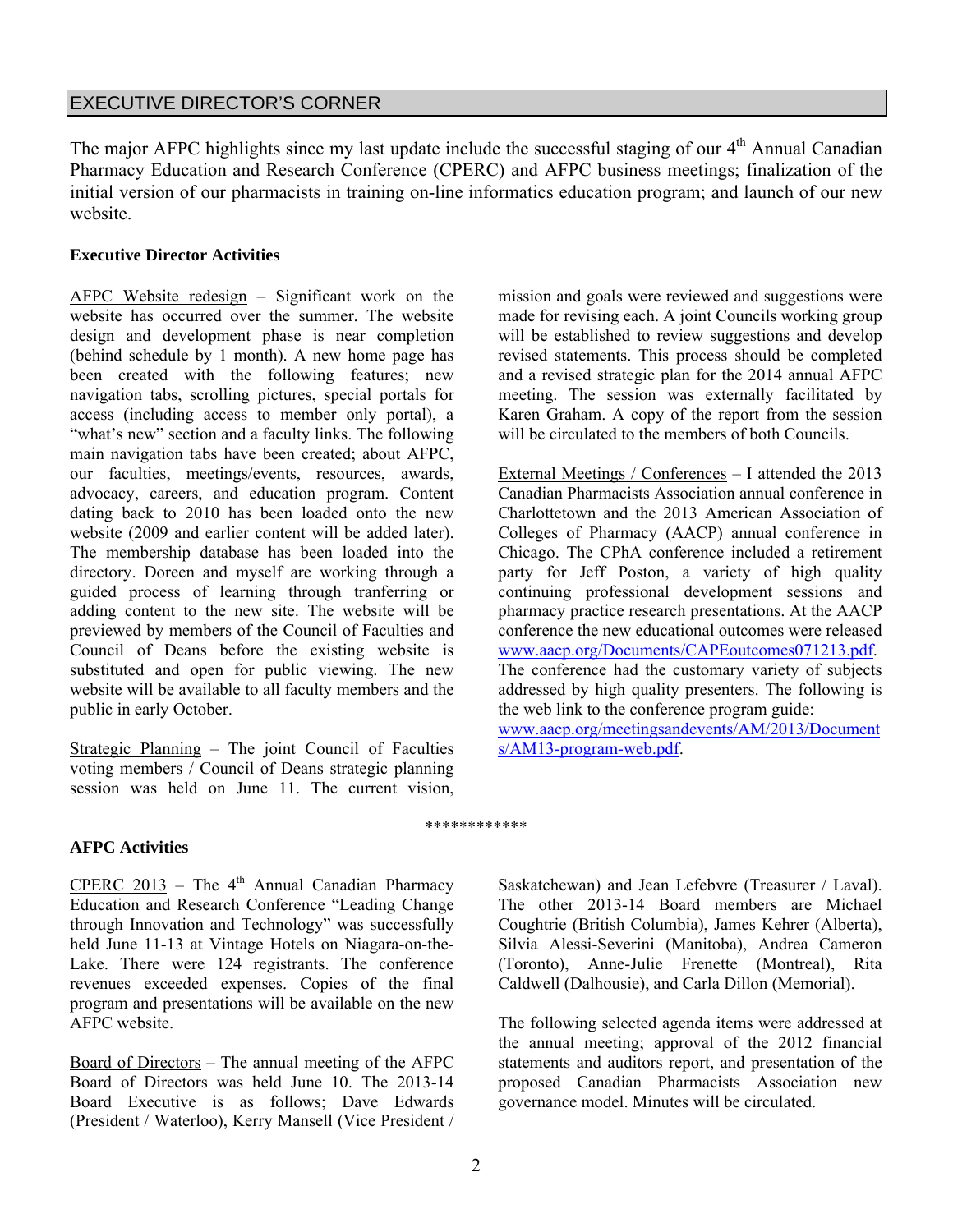Council of Faculties – The annual meeting of the Council of Faculties voting members was held in two parts on May 29 and June 11. Incoming and outgoing voting members participated in the meetings. The major focus of the agenda was the review of standing committee reports. Minutes will be circulated. The following are the 2013-14 Council of Faculties voting members Executive; Silvia Alessi Severini (Chair / Manitoba) and Frederic Calon (Vice Chair / Laval). The other 2013-14 Council of Faculties voting members are Marion Pearson (British Columbia), Ann Thompson (Alberta), Kerry Mansell (Saskatchewan), Eric Schneider (Waterloo), Andrea Cameron (Toronto),

Anne-Julie Frenette (Montreal), Tanis Jurgens (Dalhousie), and Carla Dillon (Memorial).

Council of Deans – The Council of Deans held an interim business meeting on June 12. Minutes will be circulated. The Council of Deans 2013-14 Executive members are David Hill (Chair / Saskatchewan) and James Kehrer (Vice Chair / Alberta). The other 2013- 14 Council of Deans members are Michael Coughtrie (British Columbia), Neal Davies (Manitoba), Heather Boon (Toronto), Pierre Moreau (Montreal), Jean Lefebvre (Laval), Linda Hensman (Memorial), and Rita Caldwell (Dalhousie). The Council of Deans will hold their annual meeting on October 6.

#### \*\*\*\*\*\*\*\*\*\*\*\*

#### **AFPC Initiatives / Programs**

Experiential Education - The 2013-14 PEPC executive members are Angie Kim-Sing (Chair), Harriet Davies (incoming Chair), and Ann Thompson (past chair). Over the summer, the detailed workplan was developed and titled "Project Detailed Plan to Enhance Pharmacy Experiential Education in Hospitals and Primary Care". In the 10 priorities (conducted over 3 plan phases) 70 key actions were identified. The detailed plan also identified who, when and the resources required for completing each action. The detailed plan was submitted to the Blueprint for Pharmacy for partial funding and will be reviewed by the Councils to determine AFPC funding, in-kind and shared contributions.

#### Pharmacists in Training on-line education program

The 2013 summer period has been a busy time for the project.

- The student award recipients completed their commitments to the project (end of August). Two students may be retained to provide continuing project support.
- A request was made to CHI to subdivide two project payment milestones. This will allow better cash flow to AFPC as the project nears completion.
- Submissions were received from the five authors (Grindrod, Bishop, De Haan, Perepelkin, Barnett). Our education program lead, Marie Rocchi, has been working with each author to post and make applicable revisions to the author's materials.
- Zuberco was selected as the vendor for downloading and customizing the Moodle learning management system (LMS). Formating of the content pages has been completed and content material has been transferred. A new domain (www.afpceducation.info) was acquired for this and future AFPC education programs.
- With content now available on the on-line program; Marie Rocchi, Donna Pipa and Harold Lopatka have been jointly viewing and reviewing the LMS material.
- Sessions are being organized to preview the online program with selected groups of stakeholders and potential users.
- We are still searching for a potential electronic medical record or electronic health record that could be used as a sandbox for use in the online education program.

\*\*\*\*\*\*\*\*\*\*\*\*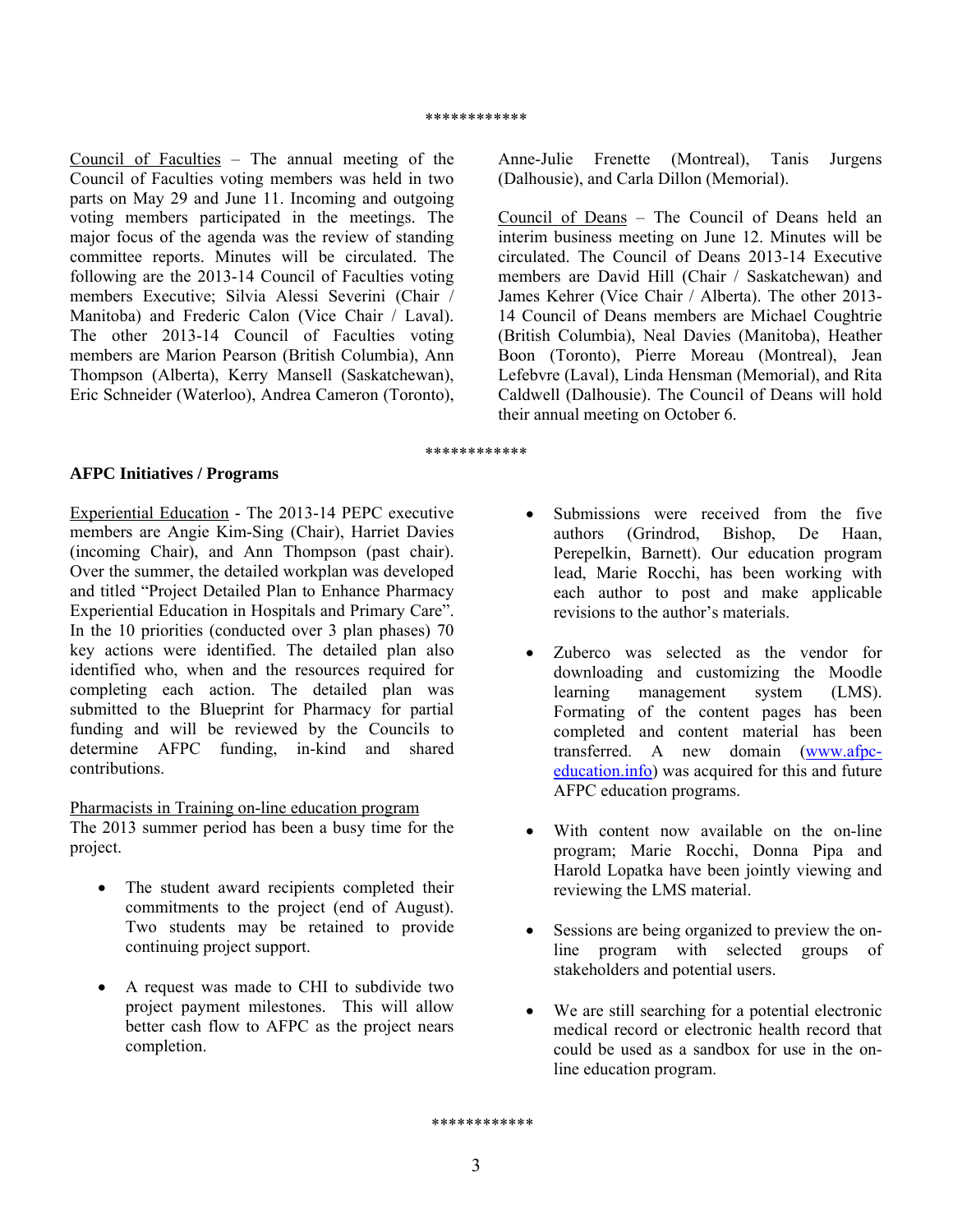Student Employment Survey – The  $2<sup>nd</sup>$  annual AFPC student employment survey was completed. The following table shows some preliminary findings and comparisons between the 2012 and 2013 annual survey.

| <b>Measure</b>                                                            | 2012      | 2013 |
|---------------------------------------------------------------------------|-----------|------|
| Number of participants completing survey                                  | 300       | 301  |
| Number secured permanent or temporary full time pharmacist position       | 147       | 150  |
| Number of pharmacy intern positions                                       | 71        | 83   |
| Number in hospital pharmacy residency                                     | 51        | 48   |
| Number unemployed as pharmacist                                           | 64        | 56   |
| Number receiving regular salary from \$40-49.99/hour                      | 85        | 87   |
| Number receiving reimbursement for pharmacist professional fees           | 139       | 138  |
| Number employed or expecting to be employed in community pharmacy sector* | 178       | 245  |
| Number expecting to be employed in urban setting*                         | <b>NA</b> | 200  |

\*Note that the questions were different in 2012 and 2013 surveys.

In the comparisons between the two years, there were more students in intern positions in 2013 and fewer unemployed students as pharmacists in 2013. The number employed or expecting to be employed in the community pharmacy sector or in an urban setting cannot be compared because of changes to the survey questions in 2013. Overall there appears to be no major differences for the selected measures between the two years. Further analysis of the survey will occur in partnership with CAPSI.

#### \*\*\*\*\*\*\*\*\*\*\*\*

Program Evaluation / Assessment – The workshop program evaluation / assessment workshop was held on June 12. Approximately 50 individuals attended. The presenters were Cheryl Poth (overview), Beverly FitzPatrick (Memorial), Anne Marie Whelan (Dalhousie), Ema Ferreira / Chantal Pharand (Montreal), Sheryl Zelenitsky / Cheryl Kristjanson (Manitoba), and Ken Cor (Alberta). Copies of Powerpoint presentation slides are available on the

## Other Activities

*NAPRA competency statements* – Terri Schindel continued as the AFPC lead representative for NAPRA's review of the pharmacist and pharmacy technician competency statements. An adhoc AFPC work group made up of Terri Schindel (Alberta), Chantal Pharand (Montreal), and Peter Loewen (British Columbia) reviewed, met and provided feedback on multiple drafts of the pharmacist and pharmacy technician competency statements. A number of the AFPC suggested revisions were accommodated in the latest version of the NAPRA competency statements. The documents have been circulated to the two Councils.

*Planning for CPERC 2014* – AFPC has committed to partnering with the Canadian Pharmacists Association new AFPC website. As there was not enough time for the 3 planned workshop breakout sessions we will be following up through work groups. Please review the AFPC web link site for information about work groups. We are still looking for volunteer faculty members with an interest in assisting the work groups. If you are able and interested in participating in one of the work groups please contact Harold Lopatka email hlopatka@telus.net.

#### \*\*\*\*\*\*\*\*\*\*\*\*

and the Pharmacists' Association of Saskatchewan to stage the Canadian Pharmacists Conference May 31- June 3, 2014 in Saskatoon. Kerry Mansell is the AFPC local conference planning lead. The general plan is for May 30 to be reserved for AFPC business meetings, May 31 for an AFPC education day, and June 1-3 for a shared education program. Also,  $2014$  is the  $100<sup>th</sup>$ anniversary for the University Saskatchewan College of Pharmacy and Nutrition.

*Specialized Pharmacy Residencies / Consultation with CHPRB* – I participated in a discussion with CHPRB about standards for specialized hospital pharmacy residencies. CHPRB will be developing standards for specialized hospital pharmacy residencies and AFPC will be requested to review and comment on these standards.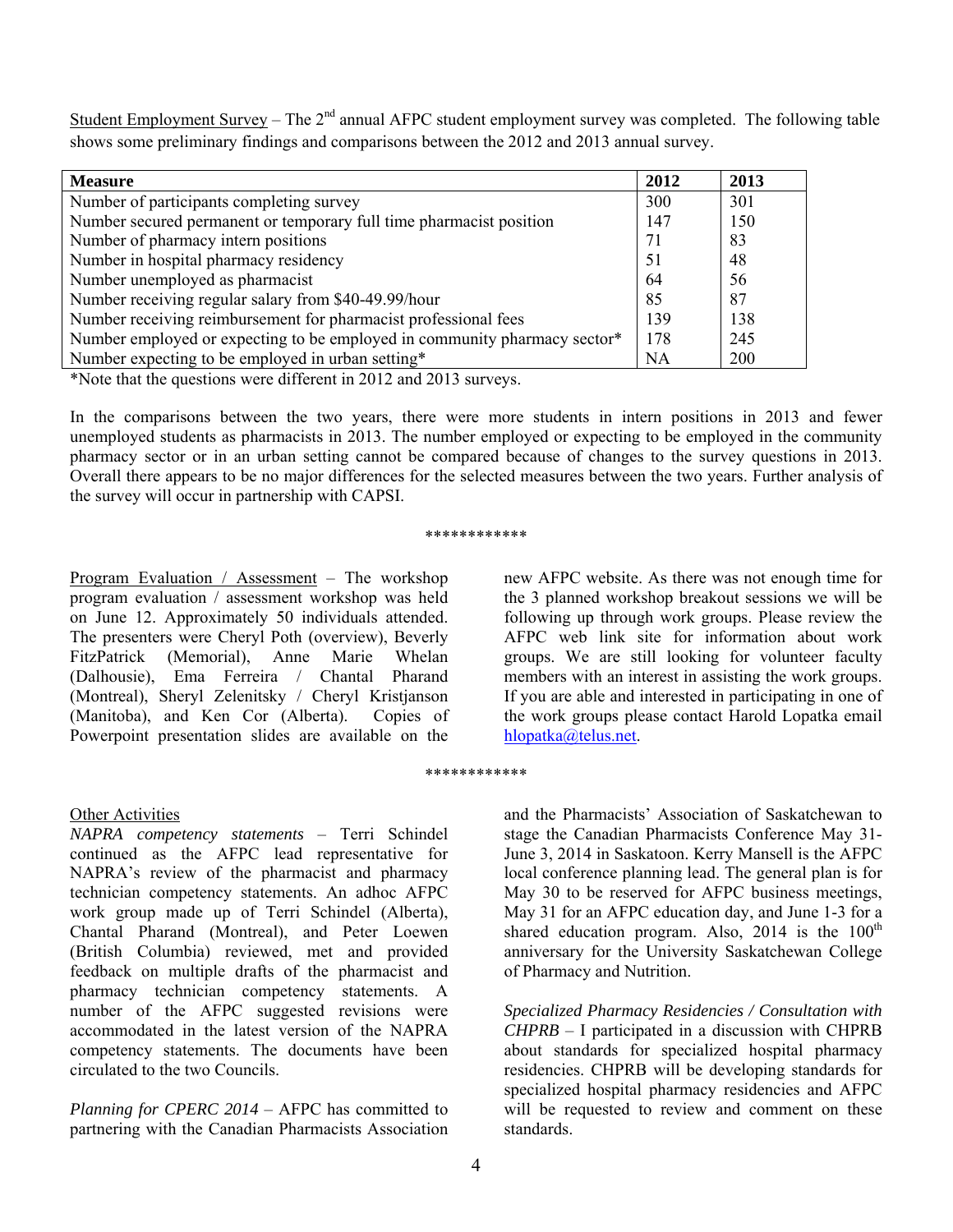*Specialization Task Group* – This is an external group established to address the subject of specialization in pharmacy as a result of the Blueprint for Pharmacy action plan. The focus of the group is on specialty recognition. The group will be making a proposal to the Blueprint for Pharmacy about formally conducting a detailed needs assessment and developing a business case for a specialty recognition strategy in Canada.

The group is meeting every 4-6 months. It is made up of the Executive Directors from CCCEP, PEBC, CSHP and one of the CPHA Directors. I am participating in the group meetings.

Harold Lopatha

\*\*\*\*\*\*\*\*\*\*\*\*

We wish to acknowledge the following sponsors supporting AFPC. Thank you for your contributions.

Rx and D

Merck

Pfizer

GlaxoSmithKline

Janssen

Sanofi-Aventis

Canadian Patient Safety Institute

Nycomed

Rexall

Servier

Teva

**McKesson** 

Bristol Myer Squibb

Leo-Pharma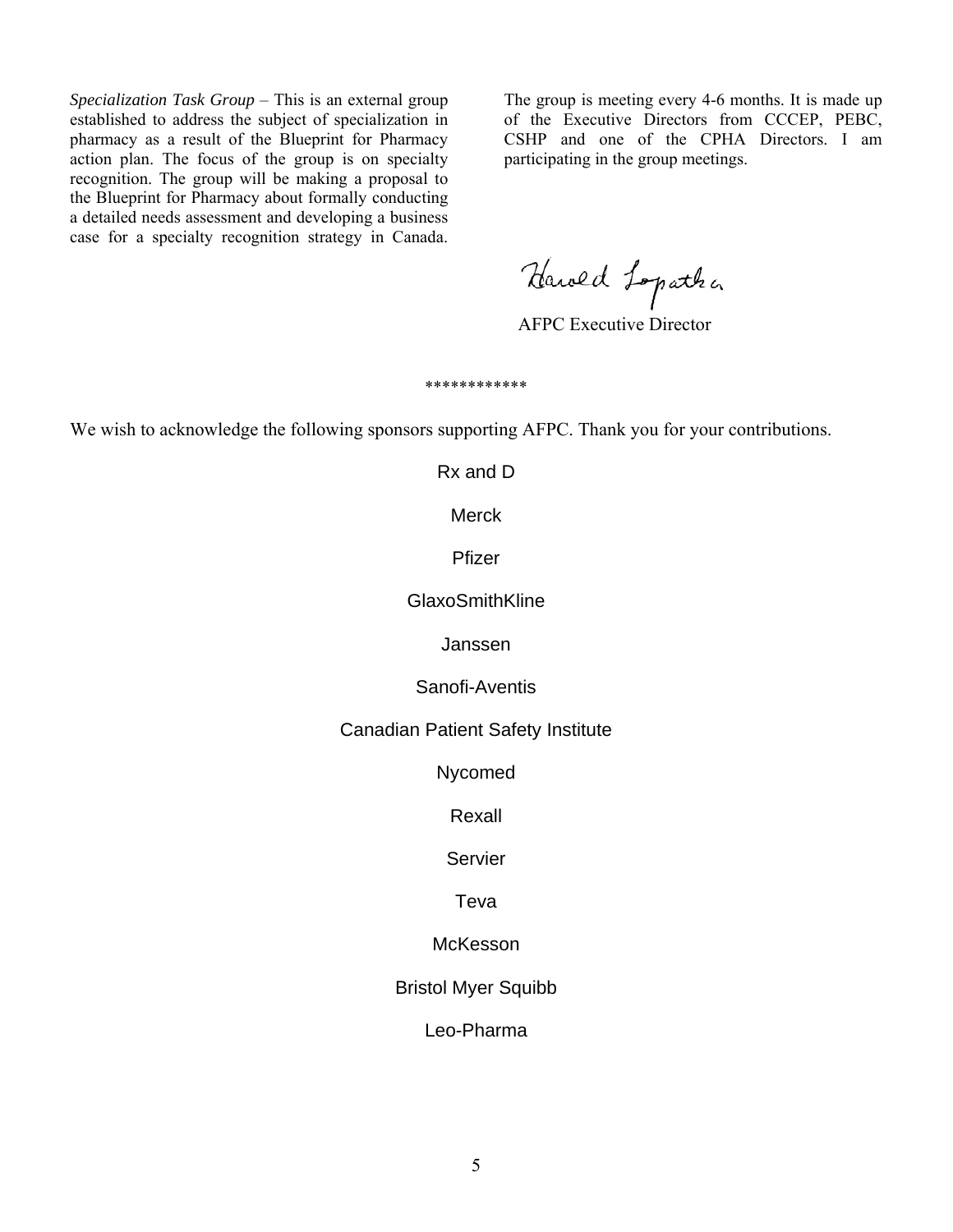#### **~~~DEAN'S MESSAGE~~~**

I am very pleased to introduce this Spotlight article about the Faculty of Pharmacy and Pharmaceutical Sciences at the University of Alberta.

A lot has happened during my first four years as Dean. Most notable are the approval of our Post-Professional PharmD program with the entrance of the first group of students in September 2013, and our relocation into new facilities – the Edmonton Clinic Health Academy for our pharmacy practice faculty members, and the Katz Centre for Pharmacy and Health Research for our pharmaceutical sciences faculty members. Next year our final new space will be completed in the Medical Sciences Building. This space will house our administrative personnel and provide problem-based learning rooms as well as new pharmaceutics and pharmacy practice teaching lab space. While technically we will be located in three different buildings, they are connected by skyways between buildings (a good thing in our winters!).

Other significant events during the past four years included the creation of a new strategic plan for the Faculty, the expansion of our experiential education unit, and development of a new assessment unit. We are also excited about our upcoming (2014) centennial celebration. More details are highlighted below.

One challenge has been the declining funding from the provincial government for four consecutive years. Nevertheless, we have been able to maintain program quality while increasing the support we give to the students for professional development activities. We are also pleased to be able to recruit some new faculty members both in pharmaceutical sciences and

pharmacy practice. We look forward to filling our Canada Research Chair and practice labs lead positions over the coming year.

Overall, the University of Alberta Faculty of Pharmacy and Pharmaceutical Sciences has undergone a period of significant change, and will continue to evolve to maintain excellence in all of our programs. This will include expansion of our PharmD program and evolution of our BSc program into an entry level PharmD. We look forward to continuing to provide leadership in advancing the education of pharmacists in Alberta.



James P. Kehrer, Ph.D., Dean

\*\*\*\*\*\*\*\*\*\*\*\*

**"Salute our Past, Celebrate our Future" – Our Centennial Year Celebrations** 

Prepared by Lori Shockey, Director, Advancement and Alumni Relations *Contact: lori.shockey@ualberta.ca*

In 2014, we will have reached a milestone of 100 years of pharmacy education in Alberta! We are extremely proud of our rich history and the incredible impact our

Faculty has had through our students, alumni and award winning faculty and staff. We have had a tremendous impact on both clinical and pharmaceutical research not only in Alberta, but nationally and internationally. To celebrate this milestone, we are planning a number of events that will be held throughout the year. Some of the events include a special White Coat Ceremony to kick off the year; an informative speaker's series that will focus on both the clinical and research areas of our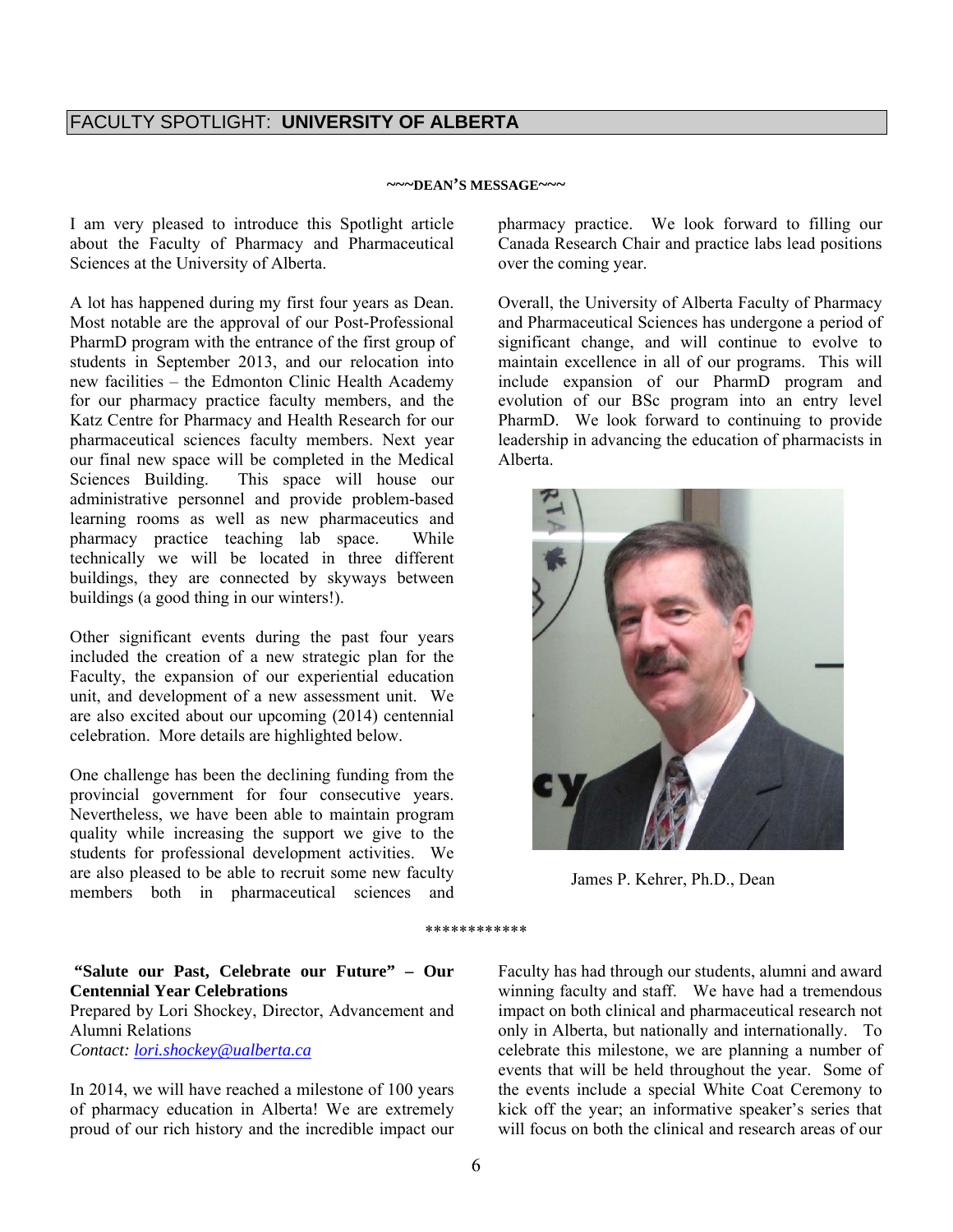Faculty; and a number of opportunities for our alumni to reconnect and reminisce with one another! Watch for more information on our Faculty website<br>(www.pharm.ualberta.ca). We look forward to  $(www.pharm.ualberta.ca)$ . celebrating 100 years of excellence in pharmacy education in Alberta!



UNIVERSITY OF ALBERTA **FACULTY OF PHARMACY AND PHARMACEUTICAL SCIENCES** 

#### \*\*\*\*\*\*\*\*\*\*\*\*

#### **Undergraduate Program**

Prepared by Terri Schindel, Associate Dean (Undergraduate Programs) *Contact: tschindel@ualberta.ca*

Curriculum renewal is ongoing at the Faculty of Pharmacy and Pharmaceutical Sciences; the undergraduate pharmacy program has continued to evolve since the Faculty introduced an integrated modular curriculum in 2004. Our students are exposed to learning environments that include teaching by exceptional faculty members and instructors in the classroom and in practice settings in a province where there is an expanded scope of practice. Alberta has 4485 registered Clinical Pharmacists, including 327 authorized as prescribers and 2403 authorized to administer drugs by injection (Alberta College of Pharmacists, September 16, 2013). Our students have the opportunity to become certified to administer injections in the third year of the program at the U of A with support from faculty members and pharmacists working in community pharmacy settings. To ensure that the skills required for patient-centred care are being instilled in our students, we developed a framework to guide clinical skills education across all components of the program, beginning in year one and continuing through experiential rotations. A recent change in foundational clinical sciences instruction is the integration of anatomy with physiology in a blended online format. This approach is currently being used in the modules.

The Faculty offers a variety of elective courses for pharmacy students following their third year in the program. Students may choose among courses offered by the Faculty or by other departments at the university. Two relatively new Faculty-developed courses focus on interprofessional learning experiences: one in design and function of specific products to meet health care needs (taught at the University of Alberta campus) and another in global

health (taught at Fudan University, Shanghai). In another international elective course taught in Italy, the pharmacist's role and the relationships between culture, lifestyle, diet, and health are explored. This course was recently recognized by an AFPC Award. Other established elective courses offer instruction and learning experiences in the areas of management, therapeutics, research, analytic techniques, and patient care experiences.

The Faculty of Pharmacy and Pharmaceutical Sciences collaborated with the Alberta School of Business to develop a combined Masters of Business Administration (MBA)/BScPharm degree, which was first introduced in 2012. Students who opt for this program complete an additional year in the MBA program following completion of their third year in the pharmacy program. The MBA portion of the program requires 42 credits of study. Collaborations with other partners inspire us to improve our program and expose our students to unique learning opportunities and patient care scenarios. We work closely with Alberta Health Services and recently integrated their instructional materials for Medication Reconciliation into our practice skills labs. The Faculty works with the Health Sciences Research and Education Council at the University of Alberta to integrate interprofessional educational activities, including simulations, into the program. Another noteworthy project with the Centre for Writing involved evaluation of critical thinking/writing assignments and exploration of different writing genres used in the pharmacy curriculum.

As we look to the future, we continue to work on plans for an entry-to-practice Doctor of Pharmacy degree for all of our graduates. The introduction of the Postprofessional Doctor of Pharmacy program (Fall of 2013) is laying the foundation for further evolution of our curriculum.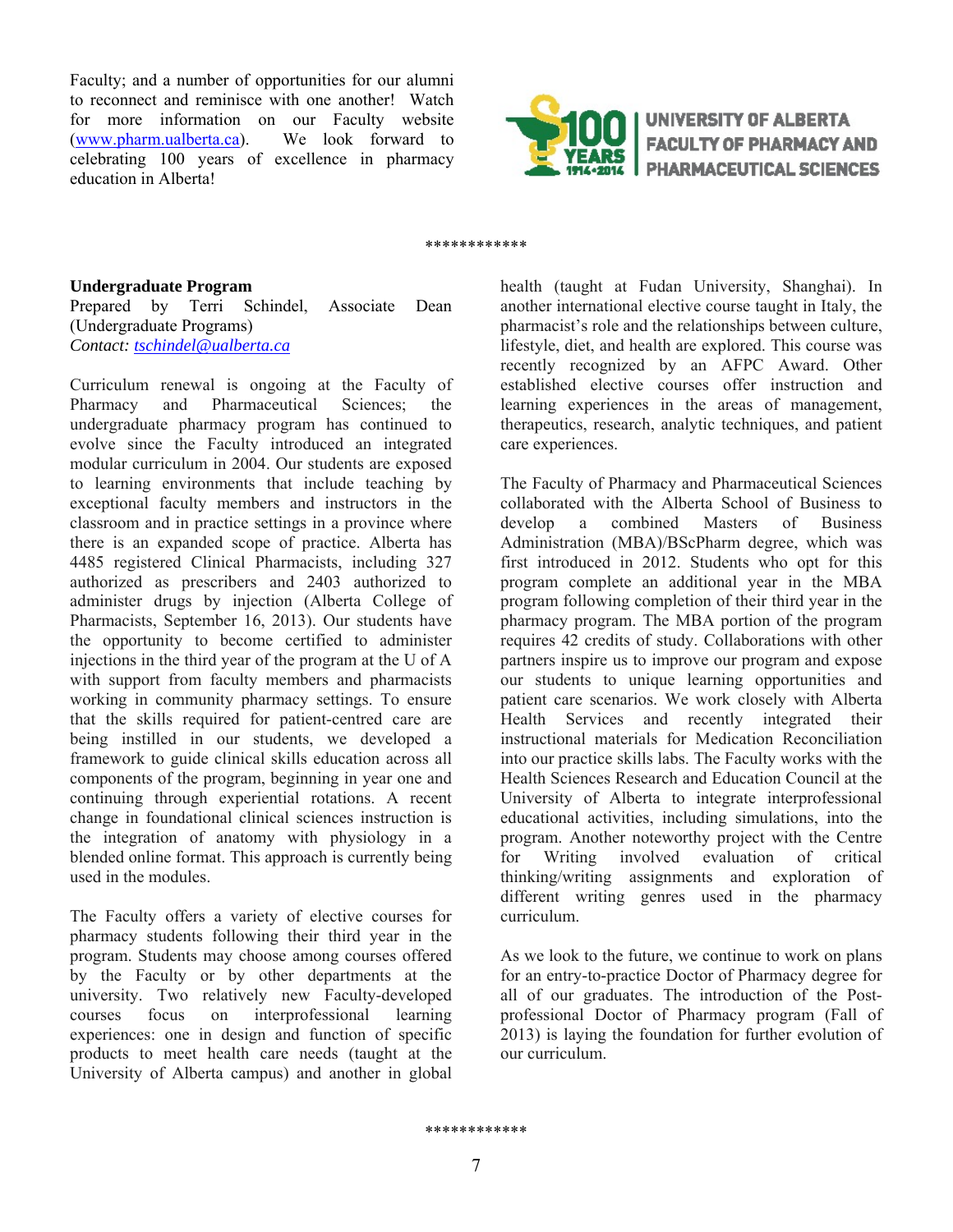#### **Post-Professional PharmD Program**

Prepared by Catherine McCann, Director, Doctor of Pharmacy Program *Contact: cmccann@ualberta.ca*

On September 4, 2013, the University of Alberta welcomed its first students to the Post-Professional PharmD Program. The first cohort of ten students came directly from the Faculty's BScPharm program. Next year, the program will enrol practitioners as well.

The program has been designed to take between 12-14 months of full time study including classroom courses and clinical placements. The program goals are:

- 1. To prepare pharmacists to address professional and societal needs in a variety of practice settings.
- 2. To gain additional knowledge, skills and experience to practice pharmacy to full scope.
- 3. To enhance pharmacists' ability to confidently assume responsibility for managing drug therapy to achieve patient-centered outcomes.
- 4. To prepare pharmacists to actively engage in interprofessional practice in the health care community.
- 5. To further develop critical thinking skills and evidence-based decision making in practice.
- 6. To foster abilities for continuous professional learning.

## **Assessment**

Prepared by Ken Cor, Director of Assessment *Contact: m.ken.cor@ualberta.ca*

In 2012, the Faculty hired a new Director of Assessment with a PhD in Educational Psychology and specific expertise in measurement and evaluation. Working with the Assessment Committee, which is comprised of Faculty members representing pharmaceutical sciences, pharmacy practice, experiential learning and students, a new comprehensive assessment plan of our undergraduate programs has been developed. At the 2013 annual Faculty retreat in May, the main topics of how the assessment plan was created as well as teaching and learning in our program were discussed. In particular, the Faculty generated ideas on how to ensure the assessment plan included strategies for evaluating the effectiveness of teaching, learning, and assessment.

Currently, the assessment plan is built systematically to assess three main areas including: 1) The Academic

- 7. To develop additional skills for the education of patients, students and other health care professionals.
- 8. To prepare pharmacists to develop and implement innovative practices.

Graduates of this program will be prepared to deliver pharmacy services within the new scope of practice of pharmacists in Alberta including assessing patients in order to:

- Prescribe medications
- Administer medications by injections
- Provide medications in an emergency
- Provide refills of current medications
- Determine if current medication therapies are safe and effective

Bryan Alary highlighted the program launch on campus in the University of Alberta's News and Events. The link to the full story is here: http://news.ualberta.ca/newsarticles/2013/september/ne w-pharmacy-program-enhances-clinical-skills The program also received local news coverage. Global TV: http://globalnews.ca/video/832308/pharmacy-skills CTV:

http://edmonton.ctvnews.ca/video?clipId=1001727

#### \*\*\*\*\*\*\*\*\*\*\*\*\*\*\*\*

Program, 2) Student Experience, and 3) Faculty Experience. Our plan is designed to align with CCAPP accreditation standards and is intended to produce information that can be used to improve our program on an on-going basis.

The following is a sampling of new assessment activities that are currently being rolled out as we move forward with implementing the new plan:

1) Syllabus databasing for the purposes of curriculum mapping. In order to be able to see how the curriculum is being enacted and to be able to assess whether this aligns with the intended framework, a searchable and easily updatable electronic database of course syllabi is being developed. The system will be tested with  $1<sup>st</sup>$  year coordinators this Fall and will be designed to collect lecture/lab/seminar level information about the knowledge and skills being taught in each course.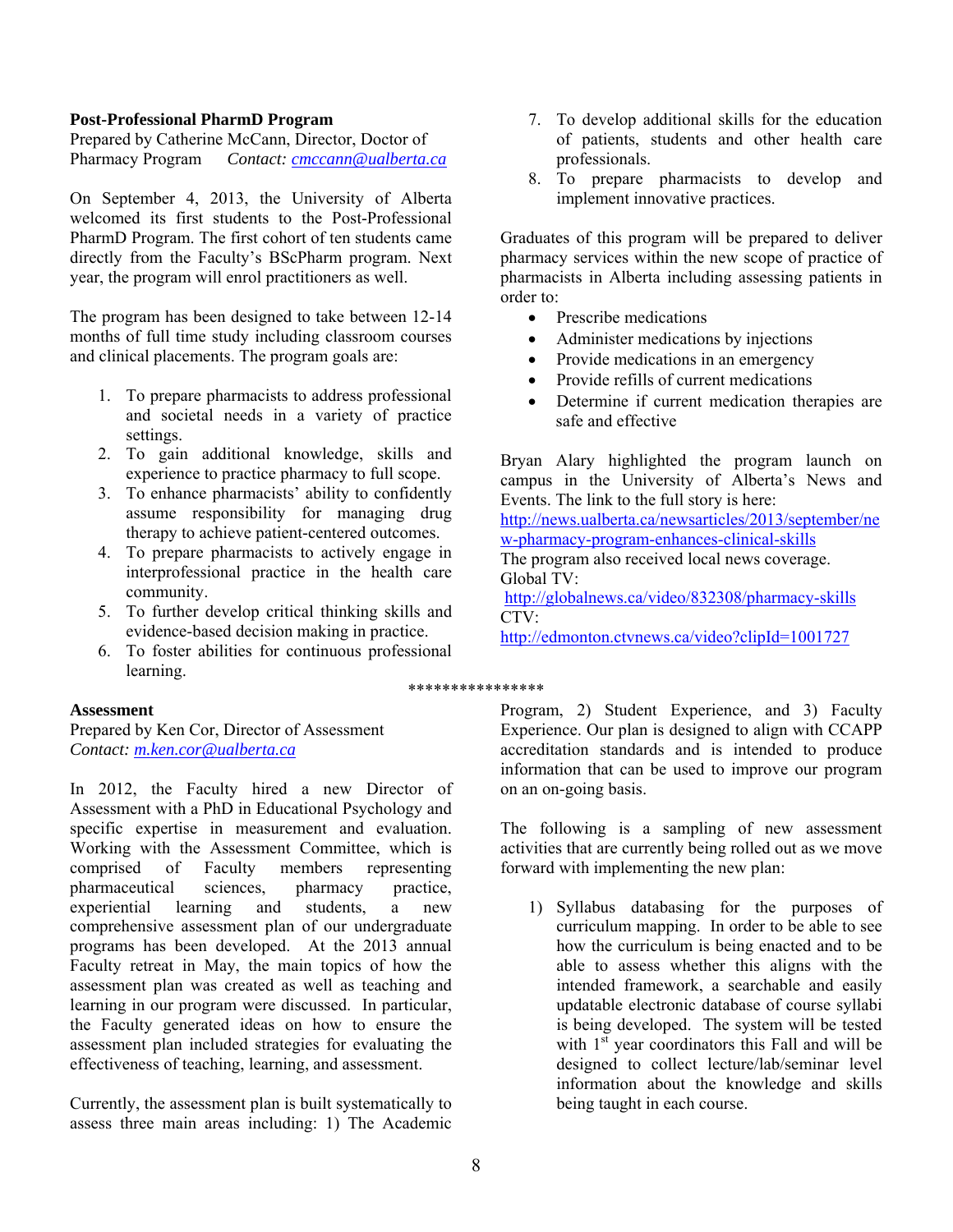2) Yearly student cohort surveys. In the past, a single graduating survey was used as a way to assess student perceptions of their experiences in the program. While this survey remains an important part of the assessment plan going forward, the new yearly cohort surveys will generate more timely and meaningful information.

While the plan is intended to be a major step forward to ensure we are undertaking useful assessment activities, based on our experiences going forward, we will adapt the plan as needed.

#### \*\*\*\*\*\*\*\*\*\*\*\*\*\*\*\*

#### **Graduate Studies**

Prepared by Dr. Scot H. Simpson, Associate Dean (Research and Graduate Studies) *Contact: scot@ualberta.ca* 

#### **Research and Researchers**

Research has always been the strength of the Faculty. Our Faculty is one of the largest Faculties of Pharmacy in Canada and one of the most diverse on campus in terms of the research interests of its academic staff. This diversity has resulted in numerous collaborations among Principal Investigators as they discover common themes and approaches within their research programs. The Faculty currently has over 20 tenured and tenure track professors, 17 clinical professors and 10 professors emeritus, along with 48 graduate students. The faculty has strong research in fields such as biotechnology, medicinal chemistry, pharmaceutics, drug delivery, pharmacokinetics, drug metabolism, pharmacology, pharmacogenomics, toxicology, hospital pharmacy, clinical pharmacy, pharmacoepidemiology, pharmacy administration and pharmacy practice.

The Faculty's researchers attract approximately \$2 million annually in external research grants and contracts. The Faculty has also excelled in transferring its research technology to the marketplace. Many of the University's spin-off companies originated in the Faculty of Pharmacy and Pharmaceutical Sciences.

#### **Graduate Studies and Research**

The graduate program has been ranked among the top graduate programs in North America. Its first PhD graduate was in 1961, the first PhD degree granted by a School or Faculty of Pharmacy in Canada. In recognition of its flourishing Graduate Studies program in the pharmaceutics, in 1968 the Faculty was renamed the Faculty of Pharmacy and Pharmaceutical Sciences. The Faculty offers MSc, and PhD graduate programs with specialization in either Pharmaceutical Sciences or Pharmacy Practice. There are a number of collaborations between the Faculty of Pharmacy and Pharmaceutical Sciences and other Faculties such as Medicine and Dentistry, School of Public Health, Nursing, Engineering, and Arts and Science.

#### \*\*\*\*\*\*\*\*\*\*\*\*\*\*\*\*

#### **Experiential Education in Alberta**

Prepared by Ann Thompson, Director of Experiential Education *Contact: athompson@ualberta.ca*

There have been many changes to the Office of Experiential Education in the last 3 years. First, in 2010, a Director's position was created to oversee the current and future Pharm D program. Ann Thompson was recruited to the position and subsequently the team expanded to better support the need for increased capacity with the start of the post-professional PharmD program in September 2013, and for an entry-level PharmD program in the future. Our team now consists of 4 full-time and 3 part-time faculty, and 1 administrative assistant. We have team roles for coordinating courses, students and preceptors, and all

team members take part in preceptor development activities. To better support the experiential program, an on-line database management software system (RxPreceptor) was purchased which provides multiple advantages, a major one being the ability of the preceptors to complete student performance assessments on-line.

Our initiatives to increase clinical placement capacity have resulted in securing clinical placements for the PharmD students in community/ambulatory practices, acute care practices, and team-based settings, as well as offer a specialty elective placement course (whereby students recruit their own preceptor) that allows students to gain experience in a non-direct patient care area. As the program increases its enrollment, we will further expand the variety of practice settings and preceptors.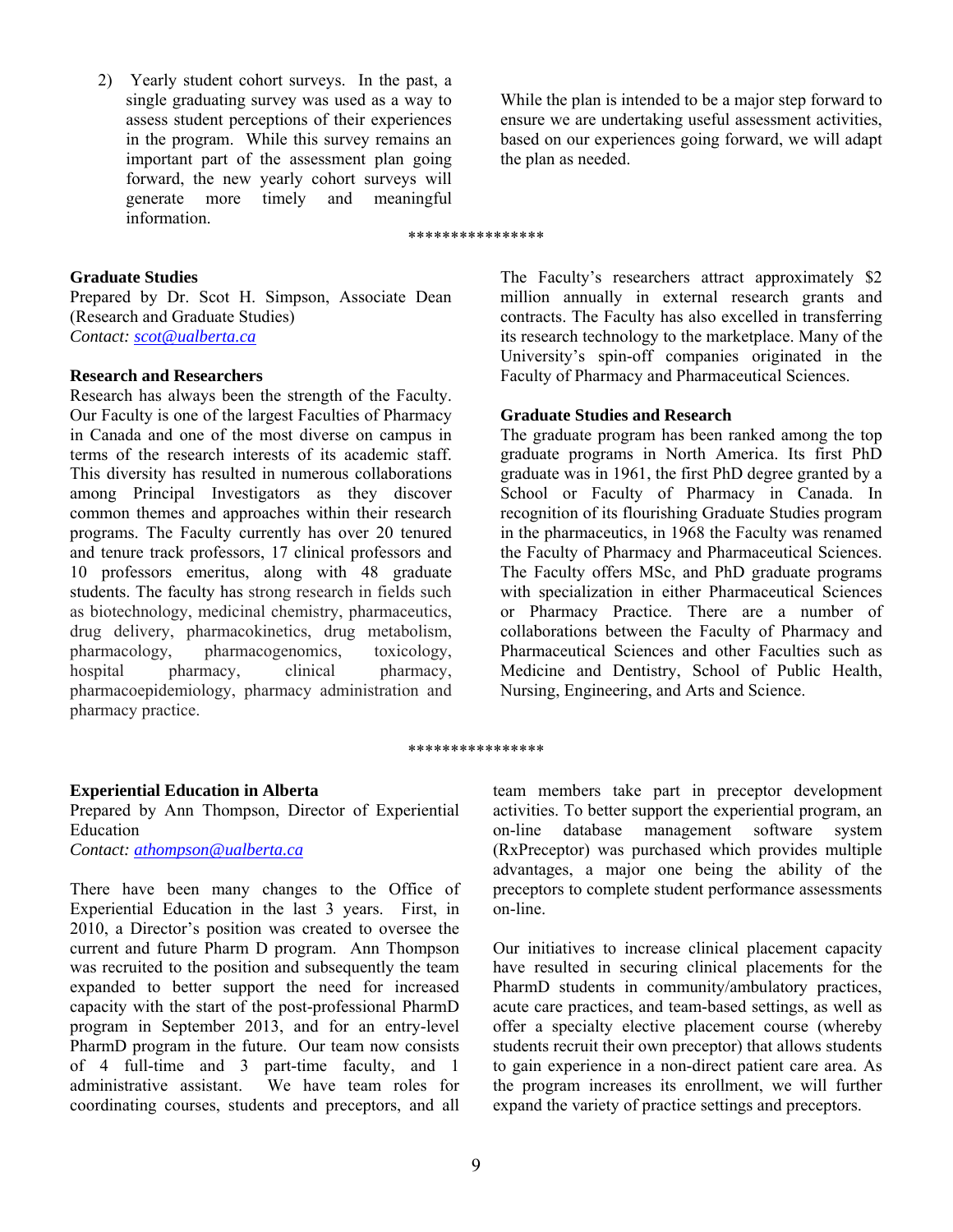Preceptor recognition and development has also been a priority. We now have formal preceptor faculty appointments, which acknowledge our preceptor's important role and provides access to our on-line library resources. One of these faculty appointments, Clinical Academic Colleague, provides library access for a 3 year term, in addition to other benefits, for consistent preceptors with our program. We have developed and delivered a 2.5-hour foundational (or introductory) live workshop to over 150 preceptors, provided a web-based module for preceptors about how our faculty teaches the

#### **Undergraduate International Education Program**  Prepared by Cheryl Cox, Undergraduate International Education Coordinator *Contact: cecox@ualberta.ca*

Part of the exemplary programing for pharmacy students at the U of A includes two unique international courses which create discovery learning opportunities for fifty  $4<sup>th</sup>$  year pharmacy students. These courses are facultyled, meaning that members of our faculty partner with a University in another country to co-teach the course and engage our students with students from the host University. In Italy, students explore human rights issues of food security and access to food as well as the differences and similarities in pharmacy practice and education between the two countries. Sharing of curricular resources is occurring with the University of Naples to enhance sustainability of the international program.

The partnership with China has resulted in an Interdisciplinary course for pharmacy and medical students from the U of A and public health students from Fudan University in Shanghai. The field trips in collaboration with Shanghai Municipal Health Bureau and the Shanghai University of Traditional Chinese

## **Student Initiatives**

Prepared by Jon Tong, VP External, Alberta Pharmacy Student Association (APSA) *Contact: jktong@ualberta.ca*

The Alberta Pharmacy Student Association's (APSA) involvement in the community consists of a repertoire of initiatives. To kick the year off, APSA participates annually in the CIBC Run for the Cure. The University of Alberta Pharmacy team, headed by APSA's CAPSI representatives, consistently places as one of the top fundraising education institutions for this event. In 2011

patient care process to students, and tips and tools for preceptors to use as they bring students into their practice setting. The third edition of our Preceptor Guide covers many aspects of our experiential program. All our resources for preceptors are located at: http://www.pharm.ualberta.ca/Experiential\_Education/P receptors/Training and Resources.aspx. We are now embarking on our second live preceptor workshop which will focus on Student Supervision, Assessment and Evaluation.

#### \*\*\*\*\*\*\*\*\*\*\*\*\*\*\*\*

Medicine create additional opportunities to compare the health care systems, the implications of social determinants of health and approaches to global health for the two countries. The undergraduate international program enhances inter-faculty collaborations in teaching and student centred learning, key strategic Faculty goals.



*Int D 457 China Collaboration - July 2013 Class picture, taken at Fudan University*

#### \*\*\*\*\*\*\*\*\*\*\*\*\*\*\*\*

and 2012, students have raised over \$13,000 in funds towards breast cancer research.

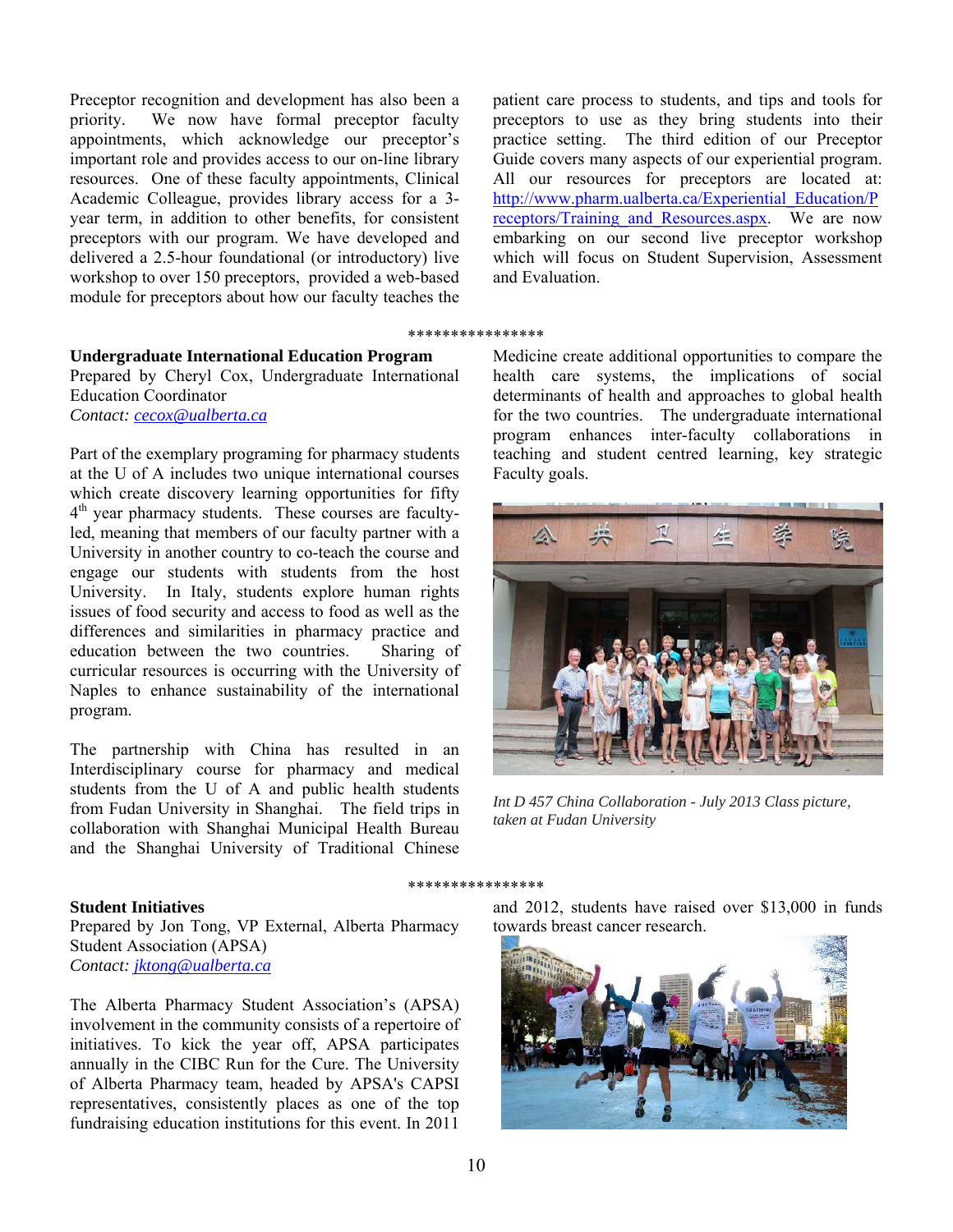Mr. Pharmacy is another major fundraiser organized by APSA. This event is a partnership between APSA, Prostate Cancer Canada and other contributing bodies with the goal of raising funds and awareness for male mental health and prostate cancer. Started in 2010, Mr. Pharmacy raised over \$6,000 in the first year of its unveiling, \$11,000 in sponsorships in 2011, and over \$18,000 in 2012.



APSA also participates in community education initiatives, as its members regularly frequent primary and secondary schools in order to teach children and adolescents about common health topics such as: hand washing, tobacco use, flu and cold as well as medication safety.

Volunteering at the Ronald McDonald Northern House and the Hope Mission Centre is also a common practice led by APSA.

In 2012, APSA was included as part of an interprofessional health initiative in collaboration with the Medical Student's Association, Dentistry Students' Association and the Nursing Undergraduate Students' Association, that included food bank and blood donations.

Each March, APSA plans events for the public in Pharmacy Awareness Week. During this week, APSA organizes student volunteer-based clinics such as blood pressure and bone density clinics to the public, in order to raise awareness on health concerns and pharmacy awareness. This year, the event has expanded to Pharmacy Awareness Month, and APSA is geared to grow its involvement.



## FACULTY NEWS

## **UNIVERSITY OF ALBERTA**

#### New Opportunity:

Congratulations to **Dr. Ayman El-Kadi** who is now the new Dean at Qatar University's College of Pharmacy for a 2-year term. **Dr, Scot Simpson** has accepted the position of Associate Dean for Research and Graduate Studies for a two-year term.

#### Departures:

**Dr. Lars-Oliver Klotz** left our faculty on September 1, 2013. Dr Klotz was an Associate Professor with the Pharmaceutical Sciences Division and also held a Canada Research Chair position. He will now be the new Department Chair for the Department of Nutrigenomics at the Institute of Nutrition, Friedrich-Schiller-University Jena, Germany. The faculty is sad to see him leave and wishes him all the best in his new

position.

#### On-Leave:

**Dr.Michael Doschak** is on a 1-year sabbatical which started Summer 2013.

**Prof. Candace Necyk** started her maternity leave in August, and welcomed a new baby girl, Elliot (Ellie) Elizabeth into her family on August 30. Congratulations Candace.

**Profs Sheila Walter and Ravina Sanghera**, and **Ms. Alix Peterka**, Administrative Coordinator, Experiential Education are all expecting babies in the fall or winter months. Congratulations to all.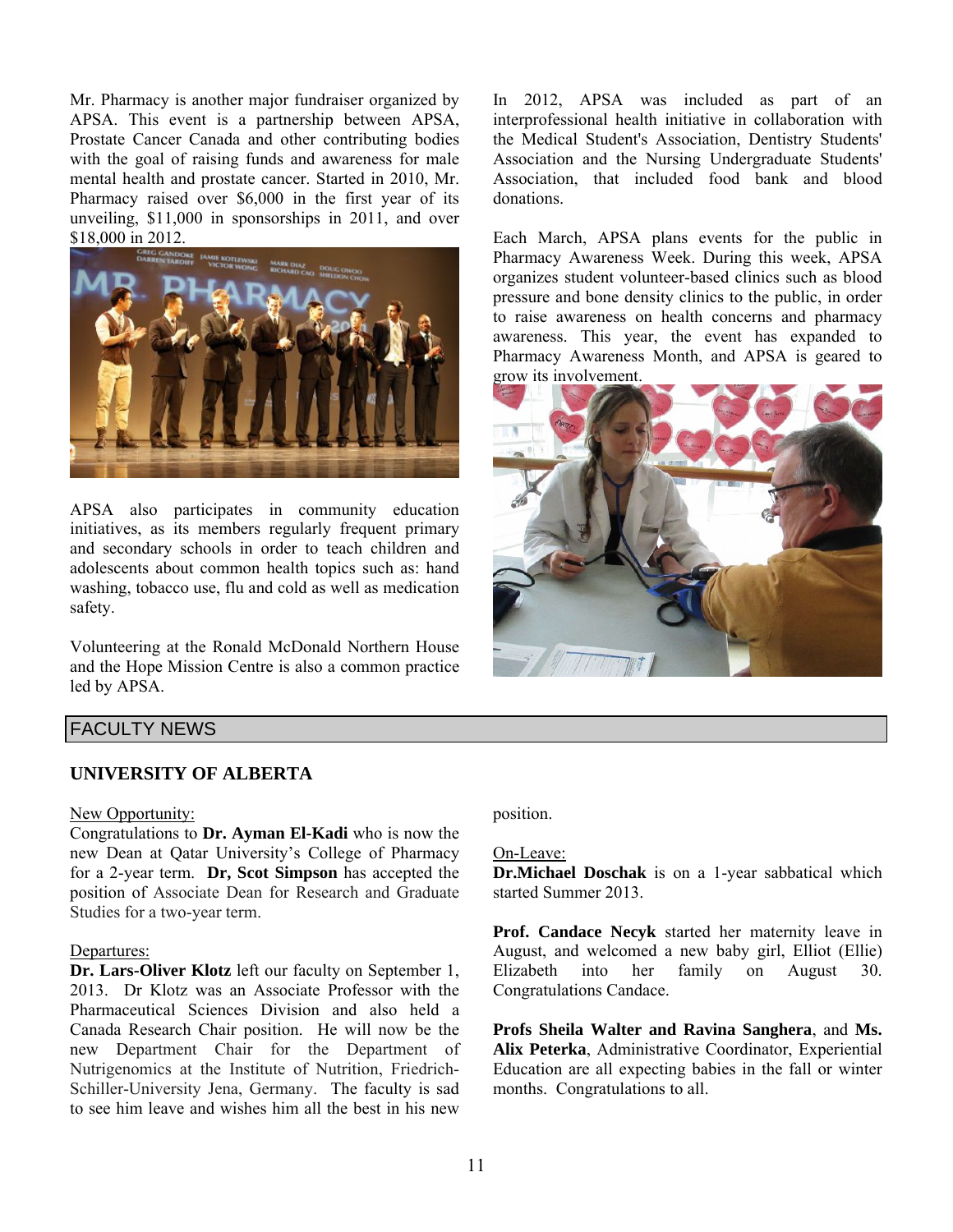#### New appointments:

The faculty would like to extend a warm welcome to **Dr. Renette Bertholet** to a full-time position at the Faculty (increased from 0.5 FTE). Renette joined our Faculty in Fall 2012 with the experiential education team as a Preceptor/Site Coordinator for community pharmacists. This summer, she accepted a full-time position and will now, in addition to her experiential education role, be coordinating both the pulmonary module and the winter term of our 2<sup>nd</sup>-year skills lab course. She comes to us with a BSc in pharmacy from

#### Awards:

**Congratulations** to the following award winners:

**Dr Dion Brocks** who was awarded Fellow from the Canadian Society for Pharmaceutical Sciences.

**Dr. Cheryl Sadowski** received 2 awards: the Patient Care Achievement Award for Specialty Practice from the Canadian Pharmacists Association and the Presidential Poster Award: Clinic Trials from the American Geriatrics Society.

**Cheryl Cox, Dr Cheryl Sadowski, Marlene Gukert, Shirley Heschuk and Dr Hoan Linh Banh** for receiving the 2013 AFPC-Janssen Innovation in Education Award.

**Dr. Michael Doschak** received the Faculty of Pharmacy and Pharmaceutical Sciences' Teaching Excellence Award.

## General Faculty News:

**Dr. Michael Doschak** has taken on a collaborative project to test the effectiveness of natural compounds. Mitacs-Accelerate, a national, not-for-profit research organization, approached him to test and measure the effectiveness of SinoVeda's calcium supplement product. Doschak and his team of Mitacs- Accelerate interns developed a state-of-the-art method to trace strontium compounds in the bone, which behave similarly to calcium but are much easier to detect.

**Dr. Lisa Guirguis** (along with Dr. Sherrill Johnson) delivered the Blueprint for Pharmacy's first webinar on both September 16 and 17, 2013. It was titled: Connect and CARE: Helping pharmacists engage with their patients. This **free, live interactive webinar** shared the development of the Connect and CARE model for

the University of Alberta, as well as a PharmD from the University of British Columbia.

**Mr. Hugo Leung** and **Ms. Betty Law** have joined the faculty part-time for the upcoming year as facilitators for our Skills Labs courses in  $2<sup>nd</sup>$  and  $3<sup>rd</sup>$  year. They bring a background of community pharmacy practice and will be involved with lab facilitation, case development and marking to support the course coordinators.

# **\*\*\*\*\*\*\*\*\*\*\*\*\*\*\***

# Grants:

**Dr. Dion Brocks** (PI): AIHS Bridge Funding for the project "Investigating the impact of obesity on proteins involved in drug disposition", \$40,000 for 1 year.

**Dr. Ayman El-Kadi** (PI): CIHR funding for the project "Role of cytochrome P450 enzymes in pathogenesis of cardiac hypertrophy", \$647,361 awarded over five years

**Dr. Paul Jurasz (**PI), **(**Dr. Kenneth Butcher (Co-PI, Faculty of Medicine, Division of Adult Neurology): CIHR funding for the project "Characterization of platlet subpopulations based on heterogeneity of NOS signaling: significance of hemostasis and thrombosis". \$438,527 awarded over four years

**Dr. Michael Doschak** (PI), Dr. Wayne Giles (Co-PI): Sponsored by Pure North S'Energy Foundation for the project "New Approaches for Optimizing and Documenting Vitamin D Effects on Bone Health", \$140 000 over 2 years.

## **\*\*\*\*\*\*\*\*\*\*\*\*\*\***

**increasing patient-pharmacist engagement** and guided participants through applying the concepts and tools.

Several of our undergraduate students received the following awards:

**Jenny Carbon (Class of 2015) and Joshua Torrance (Class of 2014)**, Dean of Pharmacy and President of APSA's Award for Excellent in Community Service sponsored by the Alberta Pharmacy Student Association (APSA) and the Faculty of Pharmacy and Pharmaceutical Sciences

**Joey Ton**, Class of 2013, Dedication to the Profession Award, sponsored by the Alumni Association

**Emily Yu**, Class of 2014, Citizenship Award, sponsored by the Alberta College of Pharmacists

**Tara Leong**, Class of 2014, Councillor's Award, sponsored by Wal-Mart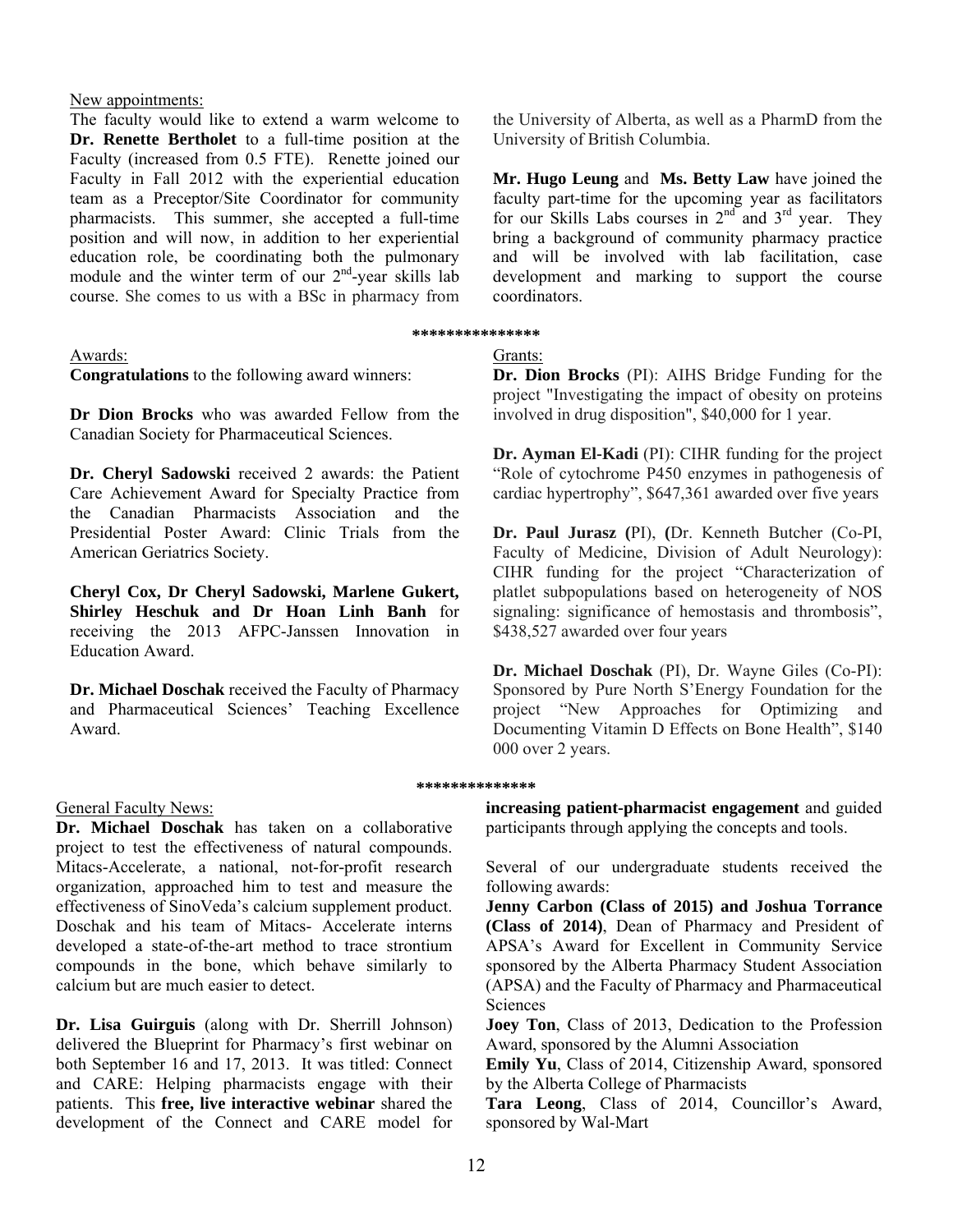## **UNIVERSITY OF BRITISH COLUMBIA**

#### **UBC Faculty of Pharmaceutical Sciences unveils new Pharmaceutical Sciences Sequencing Centre**

The University of British Columbia (UBC) Faculty of Pharmaceutical Sciences unveiled its new Pharmaceutical Sciences Sequencing Centre (PSSC) on April 26, 2013. The PSSC is a dedicated facility for sequencing human genomes and exomes in order to support disease diagnosis, prognosis and therapy. Consisting of three integrated labs designed with future clinical applications in mind, the PSSC is equipped with a High Output Instrument which is capable of generating two terabytes of genetic information – the equivalent of three whole genomes – and 24 exomes, per week. It is also equipped with a Rapid Personal Sequencer capable of sequencing one exome daily. The Faculty has secured lab partnerships with Mt Sinai Medical Centre/New York Genome Centre for genome and exome analysis and a Canada Foundation for Innovation funded Compute Canada Calcul WestGrid that will provide 150 terabytes of data storage.

#### **Pharmaceutical Sciences Building Wins Additional Awards**

The Pharmaceutical Sciences Building has recently won the following awards:

- Northwest Wall & Ceiling Bureau (NWCB) Outstanding Projects of the Year 2013 Award for best Suspended Ceiling
- Ontario Association of Architects Best in Show Award

## **Faculty members honoured in the 2013 Canadian Society for Pharmaceutical Sciences Awards**

Drs. John McNeill and Kishor Wasan; graduate student Andrea Wan; and adjunct professor Dr. Ellen Wasan, were honoured in the 2013 Canadian Society for Pharmaceutical Sciences (CSPS) Awards. **Dr. John McNeill**, professor and dean emeritus, has been awarded the CSPS Lifetime Achievement Award. This award recognizes Dr. McNeill's significant contributions to pharmaceutical sciences research. **Dr. Kishor Wasan**, professor and associate dean, Research & Graduate Studies, has received a CSPS Fellow Award. This title is

#### **Pharmaceutical Sciences Building Turns One Year Old**

The Pharmaceutical Sciences Building celebrated it first anniversary on September 18, 2013. Over the past 12 months, the Pharmaceutical Sciences Building has hosted several health sciences conferences, professional association meetings, and community events including the first ever Medication Reconciliation Interprofessional Event (IPE), Canadian Society for Pharmaceutical Sciences (CSPS) 2013 Annual Meeting, and 2013 Sanofi BioGENEius Challenge Canada.



*Photo Credit: Ivan Yastrebov*

\*\*\*\*\*\*\*\*\*\*\*\*\*\*\*\*

awarded to CSPS members who are "deemed to have made a meritorious contribution to the advancement of science" (CSPS Bylaw). Graduate student Andrea Wan, from the lab of **Dr. Brian Rodrigues**, has been awarded the CSPS 2013 National Summer Student Research Program Award sponsored by GlaxoSmithKline Inc. **Dr. Ellen Wasan** is a recipient of the 2013 Gattefossé Canada CSPS Award in Lipid-Based Drug Delivery for her work on the paper A Novel Tropically Stable Oral Amphotericin B Formulation (iCo-010) Exhibits Efficacy against Visceral Leishmaniasis in a Murine Model, published in PLOS Neglected Tropical Diseases.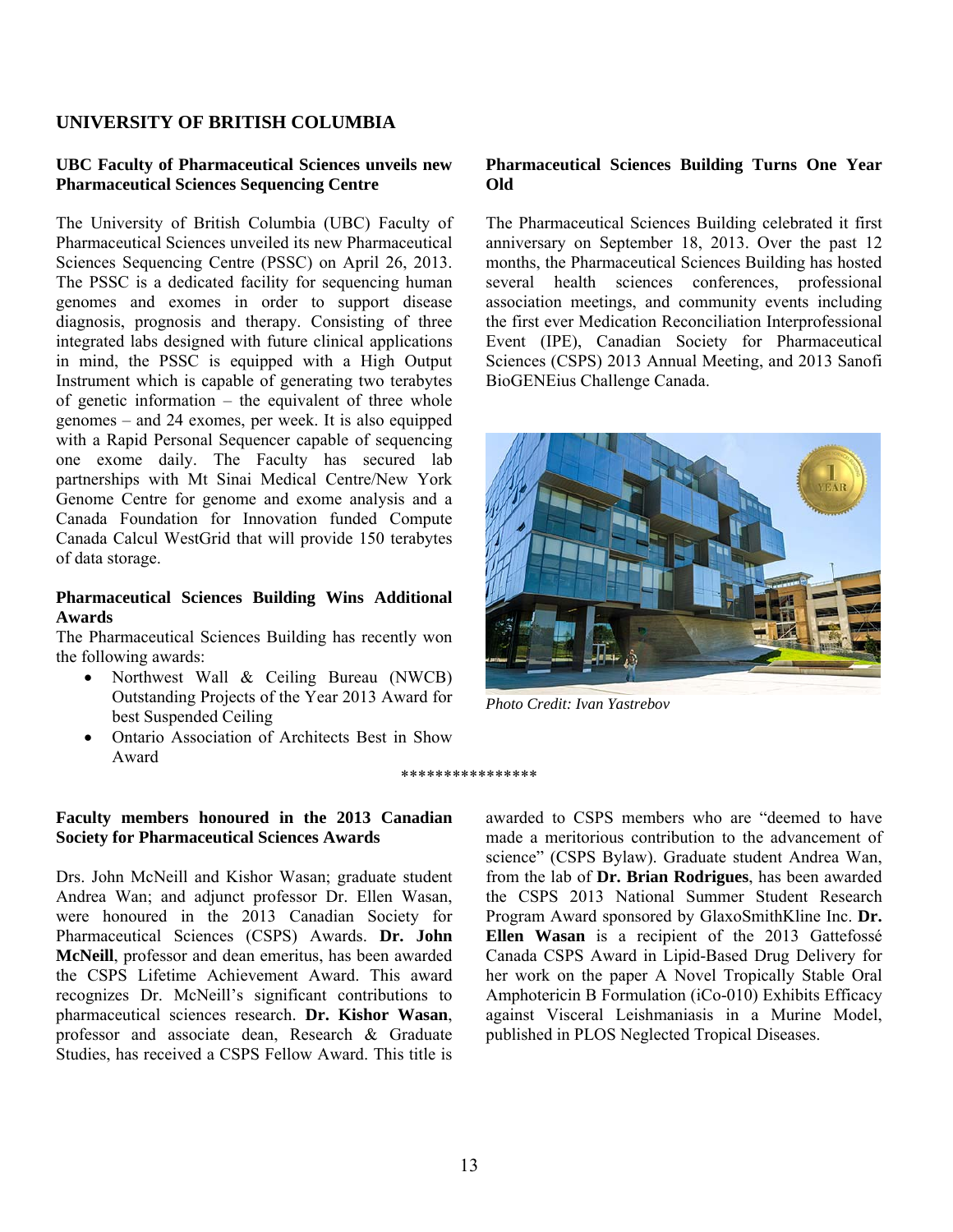**Dr. Michael Coughtrie Officially Begins Term as Dean** 



*Michael Coughtrie, PhD, Professor and Dean Photo credit: Martin Dee*

**Dr. Michael Coughtrie** officially began his term as Dean of the Faculty of Pharmaceutical Sciences at UBC on August 1, 2013. Born in Glasgow, Scotland, he received his BSc (Biochemistry) in 1983 and PhD in 1986 from the University of Dundee where he also began his professional teaching and research career based in the School of Medicine there. In 2003, Dr. Coughtrie was awarded a Personal Chair in Biochemical Pharmacology and became head of the Division of Pathology and

# **Faculty of Pharmaceutical Sciences and AbbVie launch innovative Professorship in Medication Adherence**

On June 20, 2013, the Faculty and AbbVie announced the appointment of Dr. Mary De Vera as Assistant Professor, Recipient of the Professorship in Medication Adherence with UBC Faculty of Pharmaceutical Sciences. The objective of the Professorship is to conduct research and share knowledge and best practices on medication adherence and its connection to improved health outcomes and health care sustainability. The Professorship will include such innovative techniques as developing the first ever "living laboratory" whereby practicing pharmacists will learn new skills in working with patients on adherence issues. Dr. De Vera will be educating students and health care practitioners with an increased emphasis on the clinical skills required to support medication adherence; building strong interprofessional teams to create and implement successful models of adherence; and identifying practical adherence approaches to ensure optimal patient care.

Neuroscience. In 2008, he assumed the role of Director, Division of Medical Sciences and in 2011 he accepted the appointment of Operations Director of the Medical Research Institute.

His extensive teaching experience encompasses the development and implementation of a number of course modules in the fields of Medicine, Dentistry and Science. As a researcher focusing on the roles of two major families of drug metabolizing enzymes, he has supervised numerous PhD and postdoctoral students, been invited to speak at over 70 international meetings and conferences, and has received more than 70 competitive research grants and contracts. In addition, Dean Coughtrie is an accomplished author, having written more than 170 papers, articles, book chapters, and abstracts appearing in publications such as *The Biochemical Journal*, *The Journal of Biological Chemistry* and *Drug Metabolism & Disposition*.

Throughout his career, Dr. Coughtrie has volunteered his significant senior management experience and passion for the pharmaceutical sciences to a number of different boards, committees and professional associations and serves on the editorial boards of publications including *Pharmacogenetics & Genomics, Xenobiotica* and *Biomarkers*.

\*\*\*\*\*\*\*\*\*\*\*\*\*\*\*\*



*Dr. Mary De Vera, Assistant Professor and recipient of the AbbVie Professorship in Medication Adherence, speaks to a group of people during the official launch of the Initiative for Medication Adherence at UBC in Vancouver, B.C. June 20, 2013. Photo by Jeff Vinnick/CNW/AbbVie (CNW Group/The University of British Columbia Faculty of Pharmaceutical Sciences)*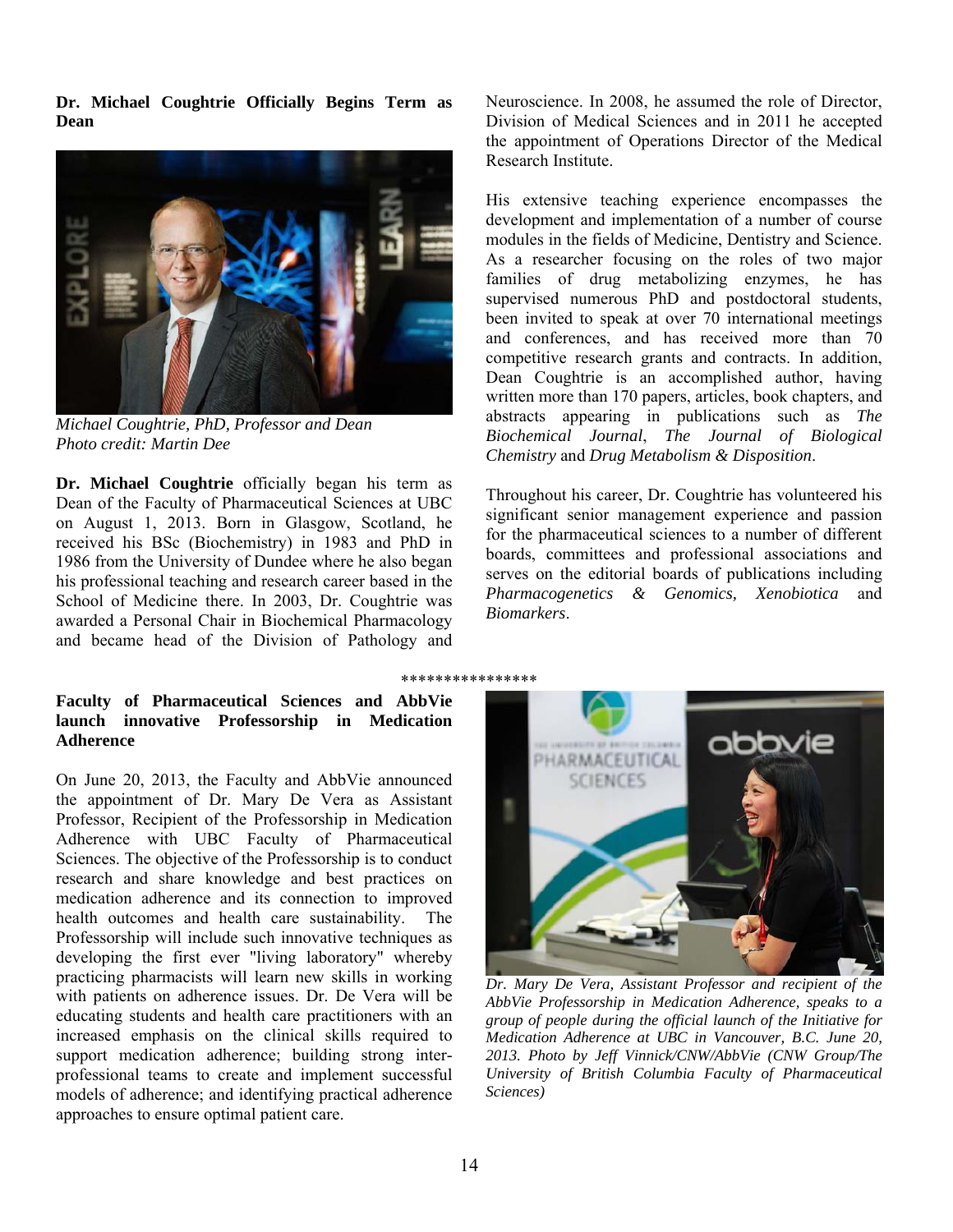#### **Faculty Honours Preceptors with Practice Educator Awards**

Four preceptors from across British Columbia have received Pharmacy Practice Educator awards from the Faculty. Michael Lam and Duncan Mackay received the Advanced Pharmacy Practice Experience (APPE) Community Award, and Marilynn Boyce and Paul Polachek received the APPE Institutional Award. The \*\*\*\*\*\*\*\*\*\*\*\*\*\*\*\*

#### **Awards & Honours Update**

To view a complete list visit http://www.pharmacy.ubc.ca/aboutus/awards-honours.

Seungil Paik - winner of the UBC Faculty of Pharmaceutical Sciences Four Year Doctoral Fellowship (4YF).

Dr. Mary Ensom - elected to a 3-year term as Research Institute Trustee of the American College of Clinical Pharmacy (ACCP), a professional and scientific society of more than 12,000 members.

Dr. Kishor Wasan - Award for outstanding performance as AAPS Student Chapter Faculty Advisor, 2012-2013.

Dr. Peter J. Zed - received the Top Pediatric Abstract Award at the 2013 Canadian Association of Emergency Physicians Annual Scientific Meeting for "Medication-Related Emergency Department Visits in Pediatrics: A Prospective Observational Study" Zed PJ (PI), Black KJL, Fitzpatrick EA, Ackroyd-Stolarz S, Murphy NG, Curran JA, MacKinnon NJ, Sinclair D.

Natalie McCormick (PhD) - recipient of the 2013 Andrew Nord Fellowship in Rheumatology

#### **Publications Update**

To view a complete list visit http://www.pharmacy.ubc.ca/aboutus/publications.

D. Sharma, A. J. Lau, M. A. Sherman, T. K. H. Chang. Agonism of Human Pregnane X Receptor by Rilpivirine and Etravirine: Comparison with First Generation Nonnucleoside Reverse Transcriptase Inhibitors. Biochemical Pharmacology 85: 1700–1711, 2013.

W.V. Norman, V. Leung, K. Nuernberger, S. Dunn, J. Soon. Sexually active youth in Canada: regional variations in pregnancy risk, from the 2009–2010 Canadian community health survey. Contraception, Volume 88, Issue 3, September 2013.

Taylor R, Jung J, Loewen P, Spencer C, Dossa A, de Lemos J. Online versus Live Delivery of Education to Pharmacists in a Large Multicentre Health Region: A recipients were honoured at a luncheon on May 28, 2013 where they received a plaque sponsored by the Faculty. The awards are presented to preceptors demonstrating outstanding dedication and commitment. Preceptors are nominated by their learners and awards are given in two categories, community and institutional, based on the area of practice.

Non-inferiority Assessment of Learning Outcomes. Can J Hosp Pharm 2013;66:233-240.

Patricia Gerber and Roxane Carr (2013). A Pharmacokinetics Module Taught Within a Pediatrics Pharmacotherapy Course. American Journal of Pharmaceutical Education: Volume 77, Issue 6, Article 126. doi: 10.5688/ajpe776126

Wall BF, Magee K, Campbell SG, Zed PJ. Capnography versus standard monitoring for emergency department procedural sedation and analgesia (Protocol). Cochrane Database of Systematic Reviews 2013, Issue 8. Art. No.: CD010698. DOI: 10.1002/14651858.CD010698

#### **Presentations Update**

To view a complete list visit http://www.pharmacy.ubc.ca/aboutus/presentations.

Dr. John McNeill - "CSPS Lifetime Achievement Award Lecture: Fructose Ingestion, Hypertension and the Metabolic Syndrome," Canadian Society for Pharmaceutical Sciences Annual Symposium, June 12, 2013, Vancouver, Canada.

Dr. Corey Nislow - "Simultaneous Translation: Opportunities and Challenges for Next Generation Pharmacogenomics," Canadian Society for Pharmaceutical Sciences Annual Symposium, June 14, 2013, Vancouver, Canada.

Dr. Carlo Marra - "The Potential for Value for Money with Pharmacogenomics," Canadian Society for Pharmaceutical Sciences Annual Symposium, June 14, 2013, Vancouver, Canada.

Dr. Adam Frankel - "Nn-substituted arginyl peptide substrates as molecular probes of protein arginine Nmethyltransferase activity," Department of Drug Design and Pharmacology Seminar, June 19, 2013, Copenhagen, Denmark.

Dr. Kishor Wasan - "The Use of Lipids to Develop a Novel Oral Formulation of Amphotericin B," Drug Research Academy (DRA) Symposium, June 20, 2013, Copenhagen, Denmark.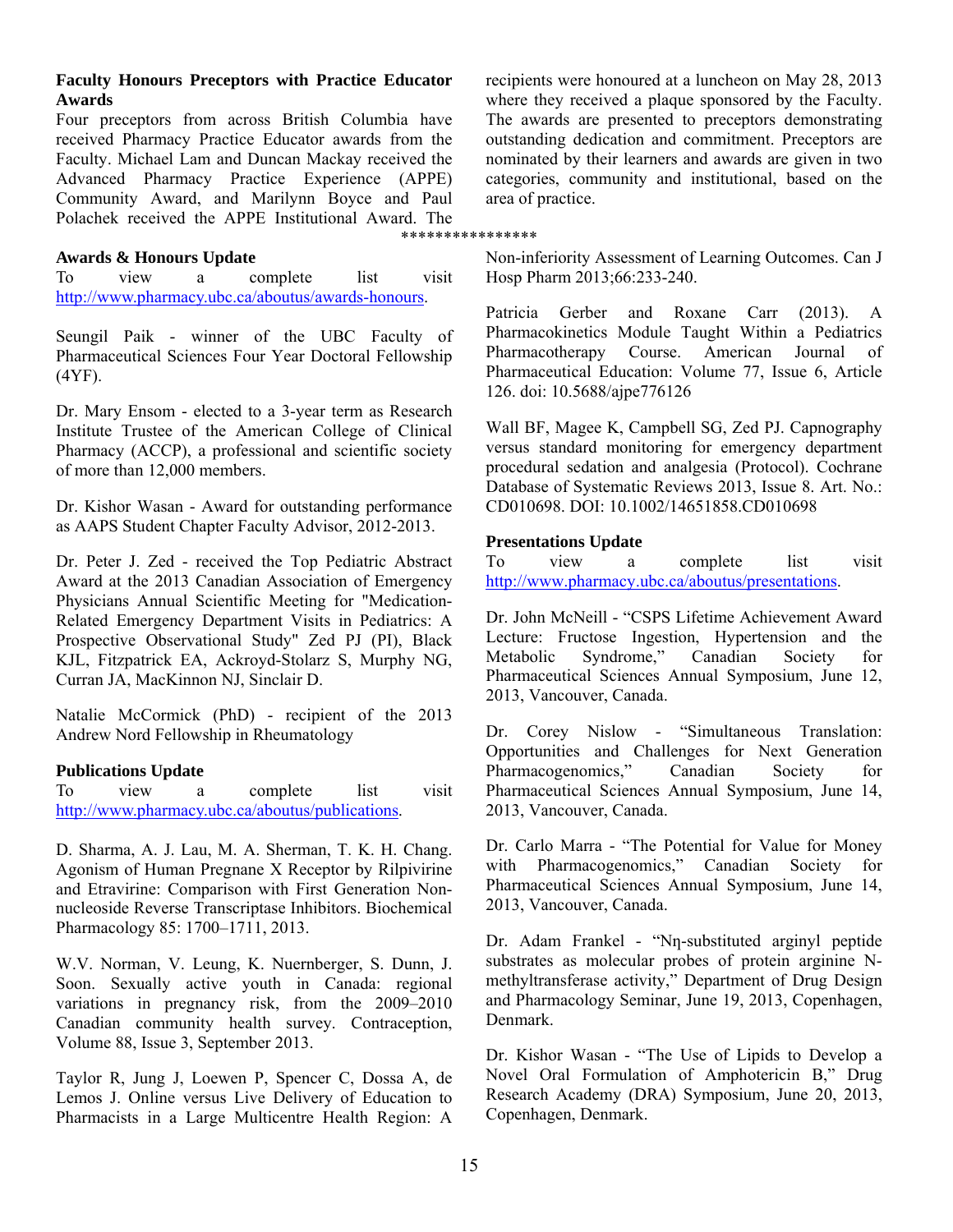## **DALHOUSIE UNIVERSITY**

## **Partnering for pharmacist prescribing and public interest**

In June 2013, several pharmacists from the Maritimes visited Robert Gordon University (RGU) in Aberdeen, Scotland, UK. This visit was part of the ongoing need to provide training to Maritime Pharmacists who are prescribing for minor-ailment conditions.

Pharmacists in Nova Scotia have been given the authority to prescribe for patients with a variety of minor conditions such as dyspepsia, cough and smoking cessation www.nspharmacists.ca . To support the provision of this new professional service, Dalhousie Continuing Pharmacy Education (Dal CPE) has provided prescribing education programs over the last few years. Several members of the Dalhousie College of Pharmacy (Dal CoP) have also been involved in initiatives related to pharmacy prescribing including a CIHR funded prescribing workshop led by **Dr Ingrid Sketris** where faculty from RGU participated.

Dal CPE partnered with the Dal CoP and with the New Brunswick Pharmacists' Association (NBPA) to put a team of five pharmacists together to travel to Aberdeen to participate in the "Pharmacist Independent Prescribing Course" http://www.rgu.ac.uk/health-professions/studyoptions/distance-and-flexible-learning/pharmacist-

\*\*\*\*\*\*\*\*\*\*\*\*\*\*\*\*

## **A new venue to publish manuscripts related to health reform in Canada**

Pharmacy faculty will have a new outlet to publish manuscripts related to pharmaceutical reform. Yukiko Asada (Community Health and Epidemiology) and **Dr Ingrid Sketris** with their Dalhousie colleagues, Katherine Fierlbeck (Political Science), William Lahey (Law), Kathleen MacMillan (Nursing), and Grace Warner (Occupational Therapy) are the Nova Scotia representatives of the Pan-Canadian Health Reform Analysis Network (PHRAN). PHRAN is led by Michel Grignon, Director of the Centre for Health Economics and Policy Analysis at McMaster University. PHRAN also includes representatives from British Columbia, Alberta, Saskatchewan, Ontario, and Quebec. It publishes the Health Reform Observer (http://digitalcommons.mcmaster.ca/hro-ors/), an open access, peer-reviewed journal with manuscripts related to the governance, financing and delivery of health care in the Canadian provinces/territories and cross jurisdictional comparisons.

independent-prescribing. Pharmacists in Scotland have been prescribing for many years and are required to take this course before having the authority to provide prescribing services. **Harriet Davies** (Dal CoP), Andre Hache (NBPA), **Diane Harpell** (Dal CPE), Dan Pike (NBPA), and **Kim Sponagle** (Dal CoP) all completed the one week residency portion of the course and reviewed the course online pre-work.

The visit to Scotland allowed the team to gain insight into pharmacist prescribing in a region where prescribing is well-established. The team gained insight into the differences in prescribing funding and delivery. The team also had an opportunity to spend a day with a prescribing-pharmacist in their practice setting.

The visit to Scotland has opened the opportunity to several new initiatives in pharmacist prescribing including a potential student exchange between RGU and Dalhousie and an ongoing partnership between Dal CPE and RGU in the delivery of prescribing programs. Dal CPE is currently considering working with RGU to provide the chance for other pharmacists from the Maritimes to experience prescribing training in Scotland.

If you would like more information about this initiative, please contact **Diane Harpell** at Dal CPE at diane.harpell@dal.ca.

## **Relaunch of the Drug Information Resources (DIR) Website**

Since its creation by **Dr Mary MacCara** and **Ms Elizabeth Foy** (both now retired), the College of Pharmacy's Drug Information Resources (DIR) website (www.dal.ca/dir) has been a much accessed source of credible drug information resources. The website first went online in 1996, and thanks to funding from the Dalhousie Pharmacy Endowment Fund to employ a pharmacy student, has been regularly updated. Over the last year the website received close to 6000 hits per month and was used by pharmacists and students in over 150 countries worldwide.

The DIR website has recently been completely revamped, in part to meet the needs of pharmacists in the changing scope of practice. The website has a new, easyto-navigate layout, with several new pages including a page on Immunization, which provides recommended references for pharmacists. The page includes standards of practice, background information on vaccines and how to properly handle and store vaccines.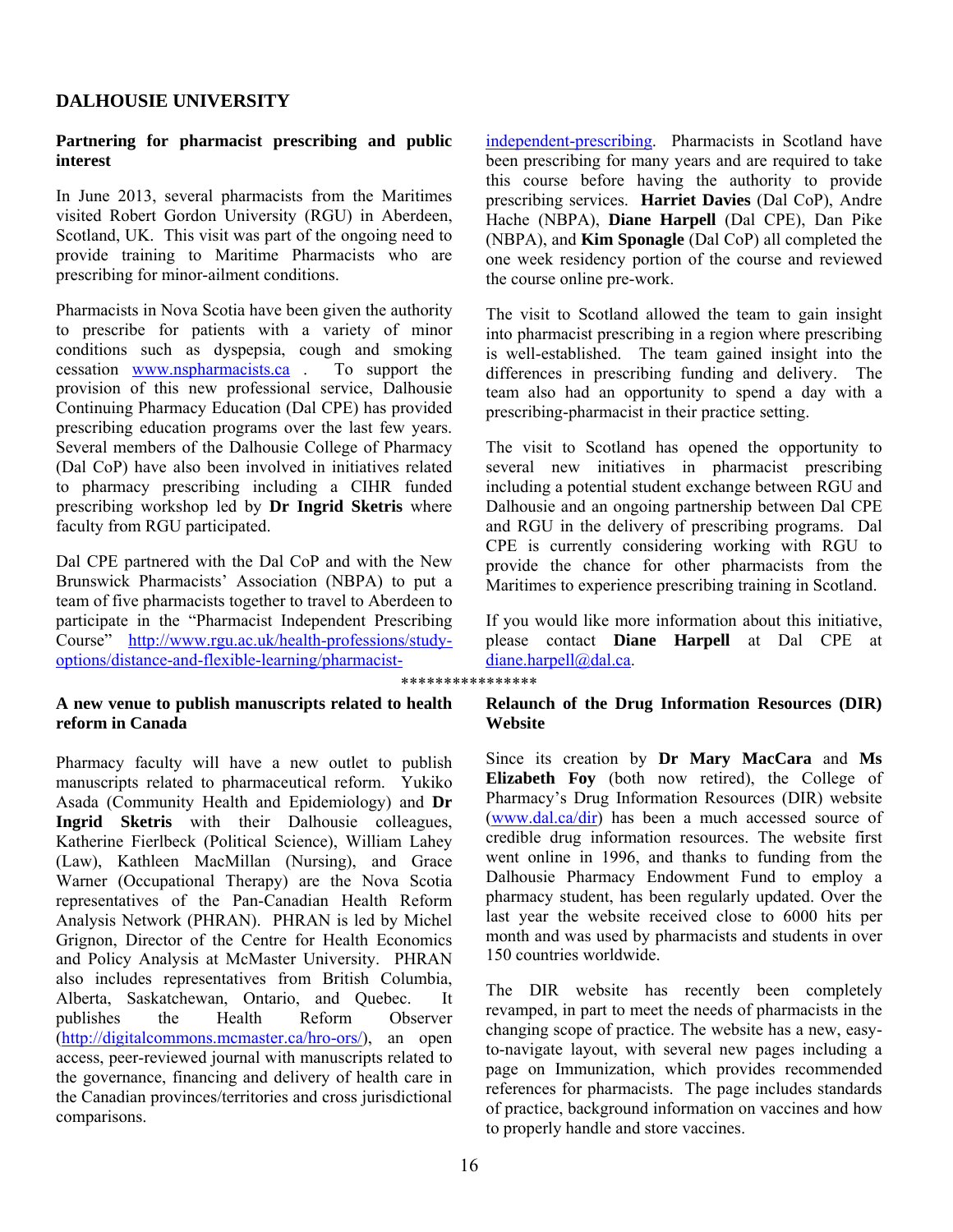## **Individual faculty news**

**Dr David Gardner** gave an invited presentation titled "Innovations in pharmacy education to meet community mental health needs" at a symposium: Managing mentally ill patients – the role of the pharmacist at FIP World Congress 2013. International Pharmaceutical Federation. Dublin, Ireland, Aug 31 – Sep 5, 2013.

**Dr Natalie Kenny-Kaulback** has joined us as Second Year Skills Lab Coordinator. Natalie has a diverse teaching background which includes roles as a Faculty Member and Acting Coordinator with the Doctor of Pharmacy Program and a Course Coordinator for the International Pharmacy Graduate Program at the University of Toronto. She was recently involved in the development of the ADAPT Program for pharmacists, now delivered by the Canadian Pharmacists Association, and currently holds the position of clinical content coordinator. Over the past thirteen years Natalie has primarily practiced in the family practice setting, as part of a Family Medicine Teaching Unit and Family Health Team. She has also been a collaborator in pharmacy practice research including the IMPACT project and ADAPT pilot evaluation.

## **Grants**

A scoping review of pediatric mental health related emergency department discharge instructions. Granting Agency: Nova Scotia Health Research Foundation. Principal investigator: **Dr. Andrea Murphy**, Co-PI : Curran, J. Co-investigators: Emberly, D., MacPhee, S., Newton, M., Pringsheim, T., Casey, T., McRae, C. (2013-2014)

Primary Healthcare: The foundation of the health care system getting stronger. Principal investigators: Burge F, Martin-Misener R (co-PIs), Co-investigators: Asada Y, Brown M, Marshall E, **Murphy A**, McNally M, Natarajan N, Piccinini H, Sampalli T, Warner G, Vallis M, **Whelan AM**. Funding source: Strategic Research Initiative Fund (SRIF; Dalhousie University). (2013- 2015)

Optimizing expanded scope of pharmacy practice within Nova Scotia: Pharmacist-patient uptake issues and benchmarks. Principal Investigators: Boyle T, Mahaffey T, Co-Investigators: **Murphy A**, Barker J, Associate: Bishop A. Funding source: Nova Scotia College of Pharmacists. (2013-2014)

The efficacy and safety of natural health products in weight loss: a systematic review of the evidence. Dalhousie University, Faculty of Health Professions **Dr Andrea Murphy** was invited to attend a two day Peter Wall Institute for Advanced Studies Exploratory Workshop in Vancouver on September 19th and 20th, 2013 entitled: Deliberations on the Ethical Use of Antipsychotic Medications in Children.

**Dr Ingrid Sketris** was featured in IHSPR Newsletter - September 2013 Researcher's Corner in an article titled: Capacity for Applied and Developmental Research and Evaluation in Health Services and Nursing (CADRE) Chair.

## **Awards**

\*\*\*\*\*\*\*\*\*\*\*\*\*\*\*\*

**Dr Ingrid Sketris** received the Dalhousie University, Faculty of Health Professions Senior Research Excellence Award – in recognition of outstanding research innovation, impact and excellence for 2012- 2013.

**Dr David Jakeman** was awarded Fellow of the Royal Society of Chemistry (FRSC), UK.

Research Development Fund. **Jurgens T** and **Whelan AM**. (2013).

## **Publications**

**Murphy AL**, **Gardner D**, Cooke C, Kisely S, Hughes J, Kutcher SP. Prescribing trends of antipsychotics in youth receiving income assistance: results from a retrospective population database study. BMC Psychiatry 2013, 13: 198.

Curran J, **Murphy AL.**, Sinclair D, & McGrath P (2013) Factors influencing rural and urban emergency clinicians' participation in an online knowledge exchange intervention. *Rural and Remote Health.* 12:2175 (Online http://www.rrh.org.au/publishedarticles/article\_print\_217 5.pdf)

**Murphy AL**, **Gardner D**., et al. (2013) A qualitative study of youth, caregiver, and prescriber experiences of antipsychotic related weight gain. ISRN Obesity. (In press) http://www.hindawi.com/isrn/obesity/aip/390130/ Filion KB et al and the CNODES Investigators (**Sketris I**). Proton pump inhibitors and the risk of hospitalization for community-acquired pneumonia: replicated cohort studies with meta-analysis. Gut 2013 July 15 [Epub ahead of print] PMID: 23856153.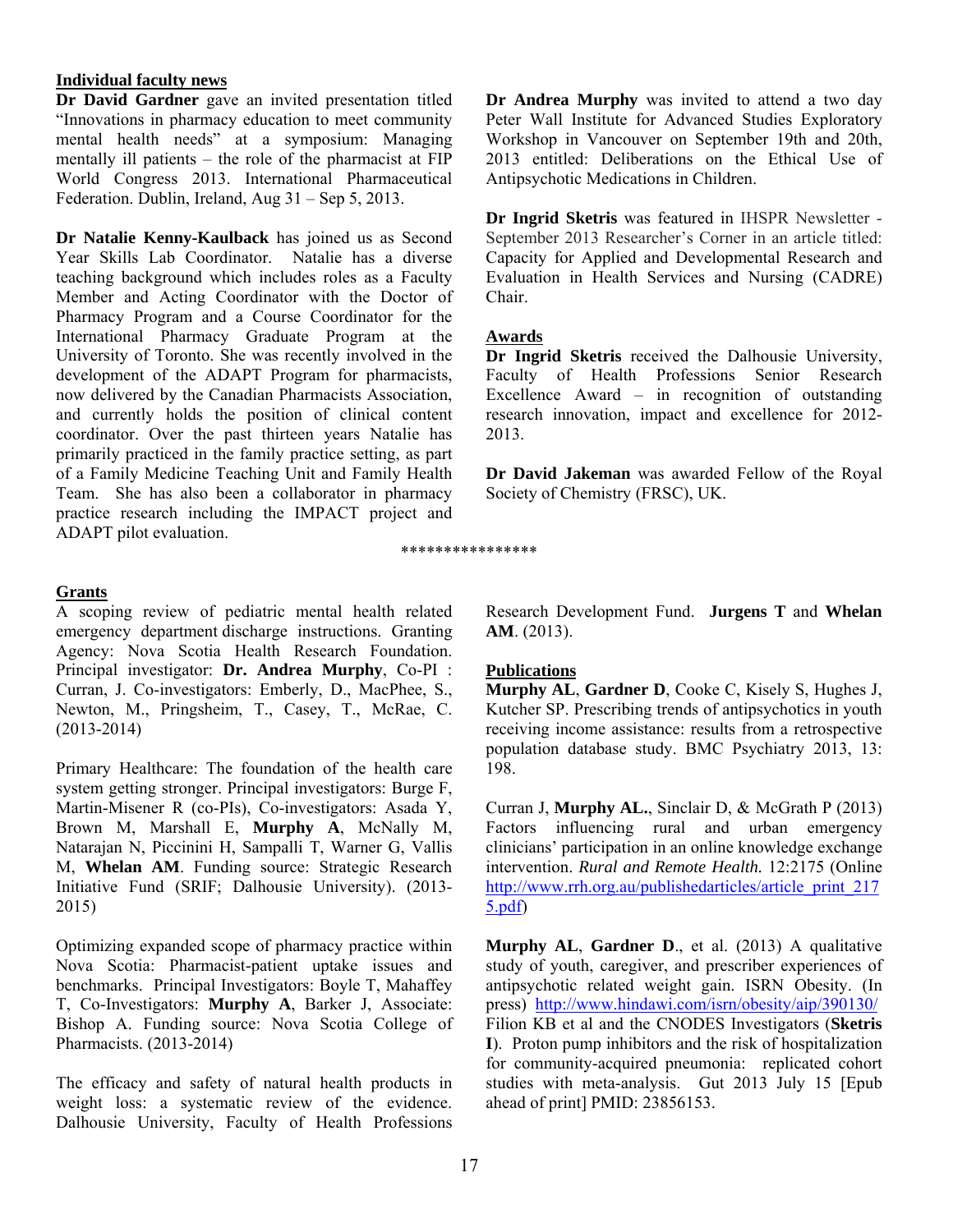Conrad P, **Sketris I**, Langille-Ingram E. Participants' perceptions of a multidisciplinary training program for graduate and postgraduate students in drug use management and policy. Am J Pharm Ed 2013 Jun 12;77(5):102.

Tett SE, **Sketris I**, Cooke C, van Zanten SV, Barozzi N, Differences in utilization of gastroprotective drugs between 2001 and 2005 in Australia and Nova Scotia, Canada. Pharmacoepidemiol Drug Saf 2013 Jul 22(7):735-43.

Hill-Taylor, **Sketris I**, Hayden J, Bryne S, O'Sullivan D, Christie R. Application of the STOPP/START criteria: a systematic review of the prevalence of potentially

\*\*\*\*\*\*\*\*\*\*\*\*\*\*\*\*

# **UNIVERSITÉ LAVAL**

## **General Faculty News**

## *Quebec Society for Pharmacy History – First General Assembly*

On May 26th 2013, the « Société québécoise d'histoire de la pharmacie » held, with its members, its first general assembly. The event took place at the Ferdinand-Vandry building of Université Laval.

## *Congratulations to our graduates!*

In 2013, 153 students graduated with a Pharmacy Baccalaureate degree (B.Pharm.), 24 with a Hospital Pharmacy MSc degree, as well as 10 and 6 with a MSc or PhD degree in pharmaceutical sciences, respectively. We want to congratulate them for all their work and for such a great achievement.

## *Welcome Day for 192 new Pharm. D. students*

On Tuesday, September 20 2013, the Faculty officially welcomed its 192 new Pharm.D. students with a lot of fanfare. The annual White Coat Ceremony was held at the Théâtre de la Cité universitaire.



*White Coat Ceremony. Photo credit: Renaud Philippe* 

inappropriate prescribing in older adults and evidence of clinical, humanistic and economic impact. J Clin Pharm Ther 2013 Oct 38(5):360-72.

#### **Student News**

**Ms Utkarshini Anand** (**Dr Remi Agu**, Supervisor) defended her MSc Thesis in Pharmaceutical Sciences on August  $15<sup>th</sup>$  2013. Her project was titled: "Alternative Delivery Approaches for Levothyroxine".

**Ms Yan (Vicky) Wang** (**Dr Kerry Goralski**, Supervisor) defended her MSc Thesis in Pharmaceutical Sciences on August  $20<sup>th</sup>$  2013. Her project was titled: "Surgery-induced inflammation reduces morphine distribution into cerebrospinal fluid".

*Dr. Frédéric Calon awarded the « Pharmacien de cœur et d'action » prize* On September 12, during an award ceremony held at Montreal, Dr. Frédéric Calon received the prize from the *Actualité Pharmaceutique* and *Sun Life Financial* for his achievement in Research. This award honours pharmacists in Quebec on a yearly basis.



*Dr. Calon in his research lab. Photo credit: Pierre Lanctot* 

## *FRQ-S Fellowship to Marie-Claude Breton*

Mrs Marie-Claude Breton was awarded a Fellowship grant from the FRQ-S *(Fonds de recherche du Québec – Santé*), for her project entitled « Setting up and evaluation of a targeted intervention on medical treatment adhesion, in diabetes type-2 patients receiving oral medications », project that will be performed within the Research Chair in adherence to treatments.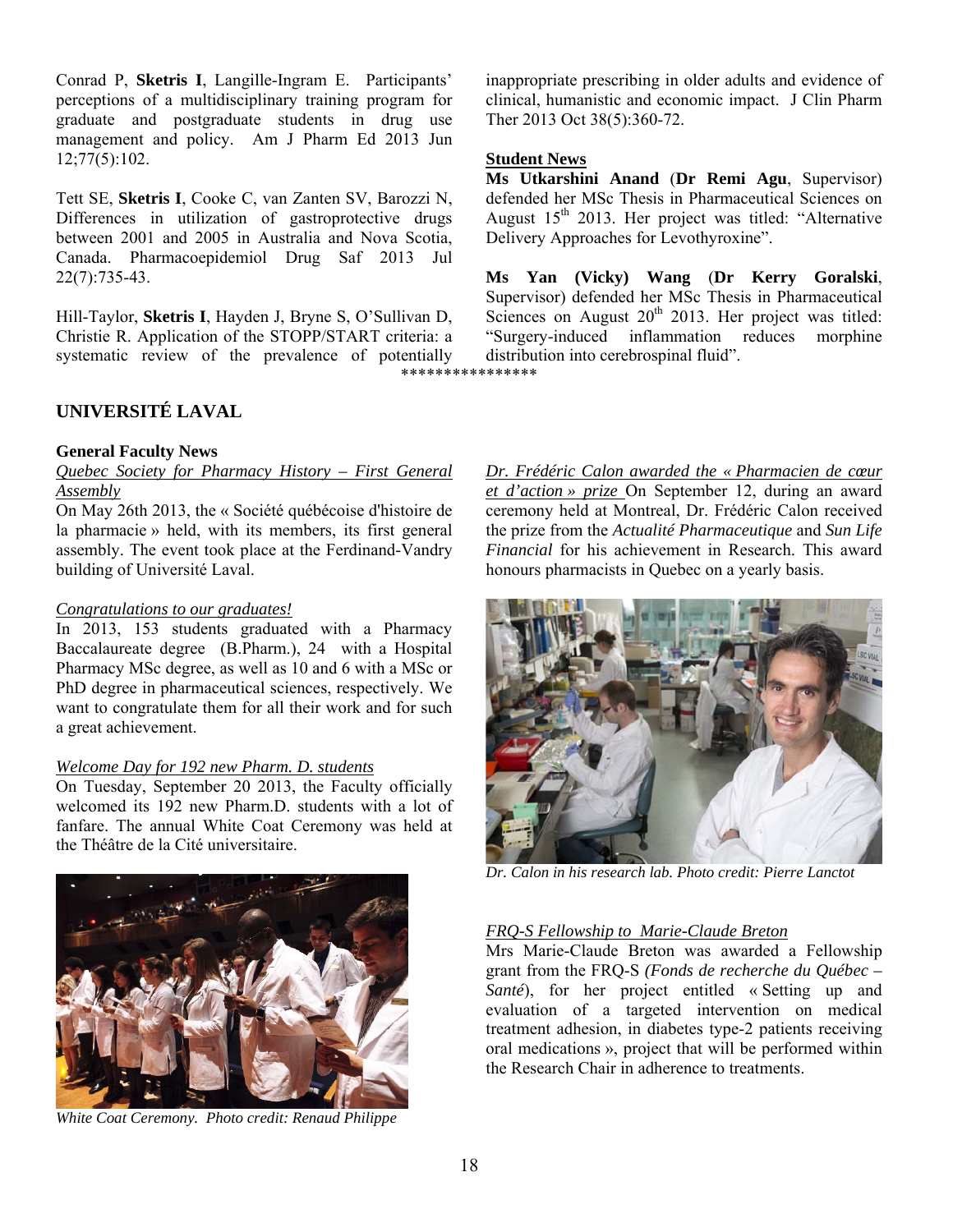## **Events**

# *Fundraising golf tournament*

On June 3rd, the Faculty of Pharmacy held its fundraising golf tournament. This  $18<sup>th</sup>$  edition was held under the honorary presidency of Mr. Claude Lachance, a pharmacy owner from the Quebec region. More than 146 golfers met at the *Club de golf of Lévis*. This event brought back \$ 32 500 to the *Fonds d'enseignement et de recherche* (FER).

# *PharmD sophomore year cocktail*

At the end of the summer session, The Faculty celebrated the accomplishments of 150 PharmD students who successfully went through this pivotal year at a grand cocktail party.

## **Student News**

## *Oral presentation of Hospital Pharmacy students*

Mireille Nadeau, Chloé Lajoie and Alexandre Fortin were ranked first, second and third for the presentation of their research essay, as required for the MSc degree in Hospital Pharmacy. The event, which was held on May 24 at the Krueger Pavilion with the support of Servier Canada, allowed 18 students to present the results of their research projects.

## *Valérie Brousseau was awarded a summer studentship by the Canadian Liver Foundation.*

Congratulations to Valerie Brousseau, research trainee in the laboratory of Molecular Pharmacology led by Dr Olivier Barbier at our Faculty. She managed to win one of the three 4000\$ summer studentships offered across Canada by the Canadian Liver Foundation.

#### \*\*\*\*\*\*\*\*\*\*\*\*\*\*\*\*

# **UNIVERSITY OF MANITOBA**

## **Academic Appointments**

**Dr. Geoffrey K. Tranmer** joined the Faculty of Pharmacy as an Assistant Professor in July 2013 specializing in medicinal chemistry. He has a B.Sc. (Hons.) degree from Brock University in Chemistry and a Doctor of Philosophy degree from the University of Guelph, specializing in Organic Chemistry. Following post-doctoral studies at Princeton University, he received an NSERC post-doctoral fellowship and continued his studies at the University of Cambridge under the supervision of Prof. Steven V. Ley, CBE, FRS, examining the application of new technologies in organic synthesis. His first industrial role was as a Senior Research Chemist at Merck Frosst in Montreal as a member of the Technology Enabled Synthesis group. He has also been employed at McMaster University as the Synthesis and NMR Lab Manager in the Centre for Microbial Chemical Biology and research at the Centre for Probe Development and Commercialization.

**Dr. Christine Leong** joined the Faculty of Pharmacy in July 2013 as an Assistant Professor in the division of clinical sciences and practice. She graduated with a Bachelor of Science in Pharmacy from the University of Manitoba in 2010 and completed her Doctor of Pharmacy degree at the University of Toronto in 2012. Prior to her appointment with the faculty, she has worked as a clinical pharmacist at the Health Sciences Centre in Surgery. She also acted as preceptor to pharmacy students and provided presentations in the

area of seizure disorders, insomnia, infectious disease, and antidepressant use for depression in patients with dementia, to pharmacists, nurses, and medical residents.

# **Individual Faculty News**

**Dr. Mike Namaka** was invited to serve as the Editor for the Journal of Pharmaceutics and Drug Development.

# **Student News**

Graduate student Sarita Jha (Advisor: **Dr. Silvia Alessi-Severini**) was awarded a travel scholarship to attend the  $29<sup>th</sup>$  ICPE (International Conference of Pharmacoepidemiology), August 25-28, 2013 in Montreal.

# **Faculty News**

The Bachelor of Science in Pharmacy, BSc.(Pharm), program at the University of Manitoba has been awarded the status of full accreditation by the Canadian Council for Accreditation of Pharmacy Programs (CCAPP) for the a six-year term, 2013-2019.

# **Grants**

**Dr. Hope Anderson** was awarded a 5-year grant of \$611,905 from the Canadian Institutes of Health Research Grant for her work on "Protective Mechanisms of Endocannabinoids in Cardiac Hypertrophy.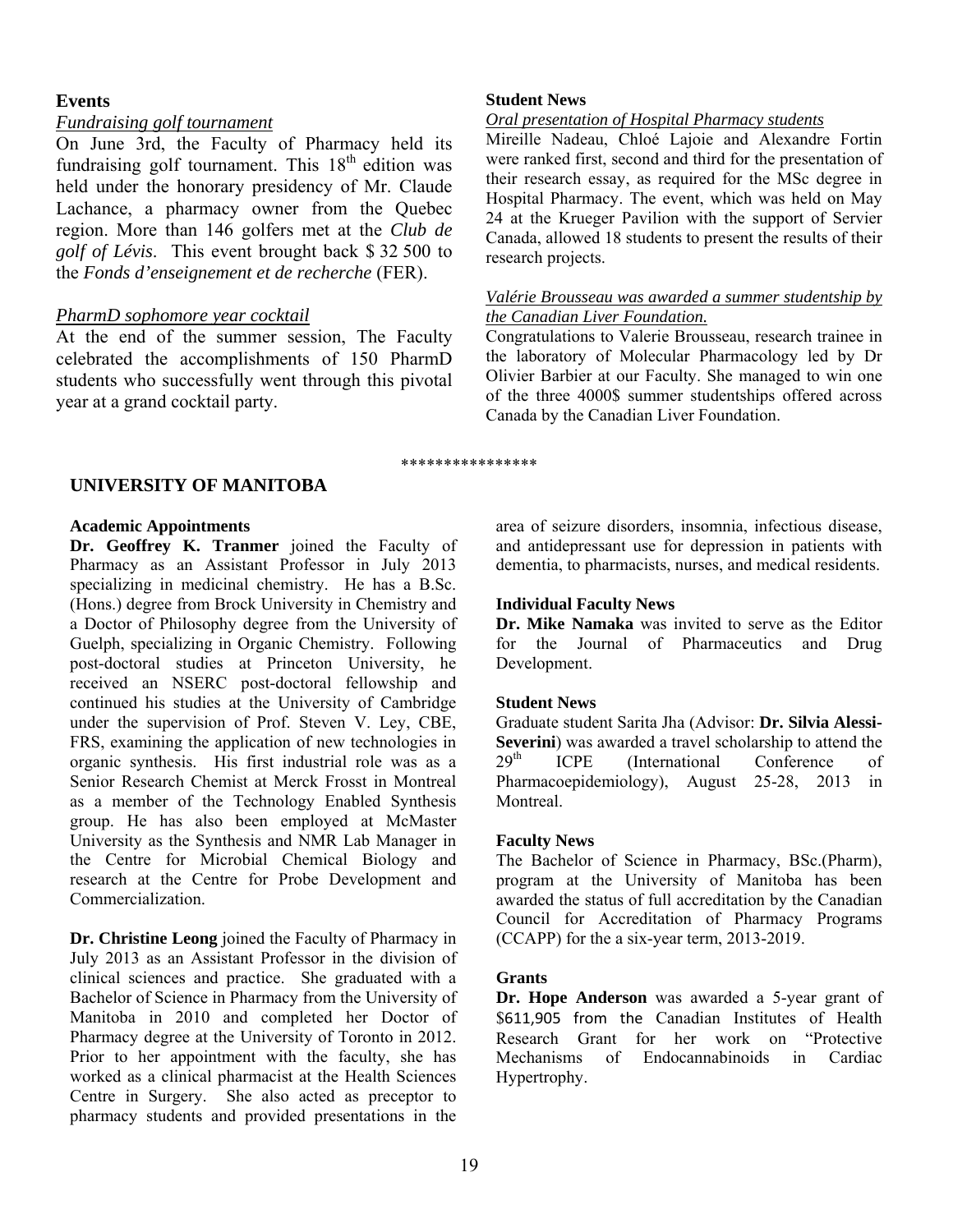#### **MEMORIAL UNIVERSITY OF NEWFOUNDLAND**

#### **Academic Appointments**

**Mr. Ary Pevida** officially joined the faculty at Memorial's School of Pharmacy on July 2, 2013. He is teaching pathophysiology and health promotion as well as supporting the skills stream of the curriculum.

Mr. Pevida began his formal training with the Faculty of Medicine in Pinar Del Rio, Cuba before beginning his studies at Memorial University in 1997. He has received both a bachelor of nursing and a master of science in medicine from Memorial and is currently a doctoral candidate with MUN's Faculty of Medicine specializing in health economics. Mr. Pevida's background includes two years as a staff nurse with Eastern Health and one year as a chelation technician at the Wellness Centre in St. John's. Since graduating with his bachelor of nursing degree he has worked in a variety of capacities for Memorial over a period of seven years that includes time spent as a course lead, clinical instructor and laboratory instructor with the School of Nursing and the School of Pharmacy.

Mr. Pevida also has a range of research experience that includes work as a research coordinator with NewLab Clinical Research Inc. in St. John's. He is currently a

**General Faculty News** 

#### *School of Pharmacy celebrates scholarship and award recipients*

Students, faculty, staff, members of the pharmacy community and special guests gathered at the Health Sciences Centre auditorium on Sept. 12 for the annual School of Pharmacy Scholarships and Awards Ceremony. The event celebrates student achievement and recognizes those individuals, organizations and corporations who extend their support to scholarships and awards. Fifty-six awards were presented this year.

Special guests included the Honourable Susan Sullivan, minister of Health and Community Services, who brought greetings on behalf of the Government of Newfoundland and Labrador; and Dr. Cecilia Reynolds, deputy-provost (students) and associate vice-president (academic) undergraduate studies at Memorial University.

In addition to student recognition, awards were also presented in the categories of preceptor of the year and alumni achievement.

research team member with the Newfoundland and Labrador Bariatric Surgery Cohort Study and has served as both a research coordinator and principal investigator on a number of other projects.



*Mr. Ary Pevida* 

*MUN School of Pharmacy achieve 100% pass rate* 

The Class of 2013 from Memorial's School of Pharmacy achieved a 100 per cent pass rate in the national exams that are a pre-licensing requirement for pharmacists. All 38 students from the class of 2013 successfully passed both the written and practical components of the exams that are administered by the Pharmacy Examining Board of Canada (PEBC).

#### **Individual Faculty News**

**Dr. Beverly FitzPatrick** gave a presentation on Learning Objectives and Educational Outcomes at the CPERC Conference in Niagara-on-the-Lake, ON, June 11–13, 2013.

**Dr. Scott Edwards** was the supervisor for Ms. Maria Whelan, a summer student with his practice who presented her findings at the CPERC conference in Niagara-on-the-Lake, ON, June 11–13, 2013.

\*\*\*\*\*\*\*\*\*\*\*\*\*\*\*\*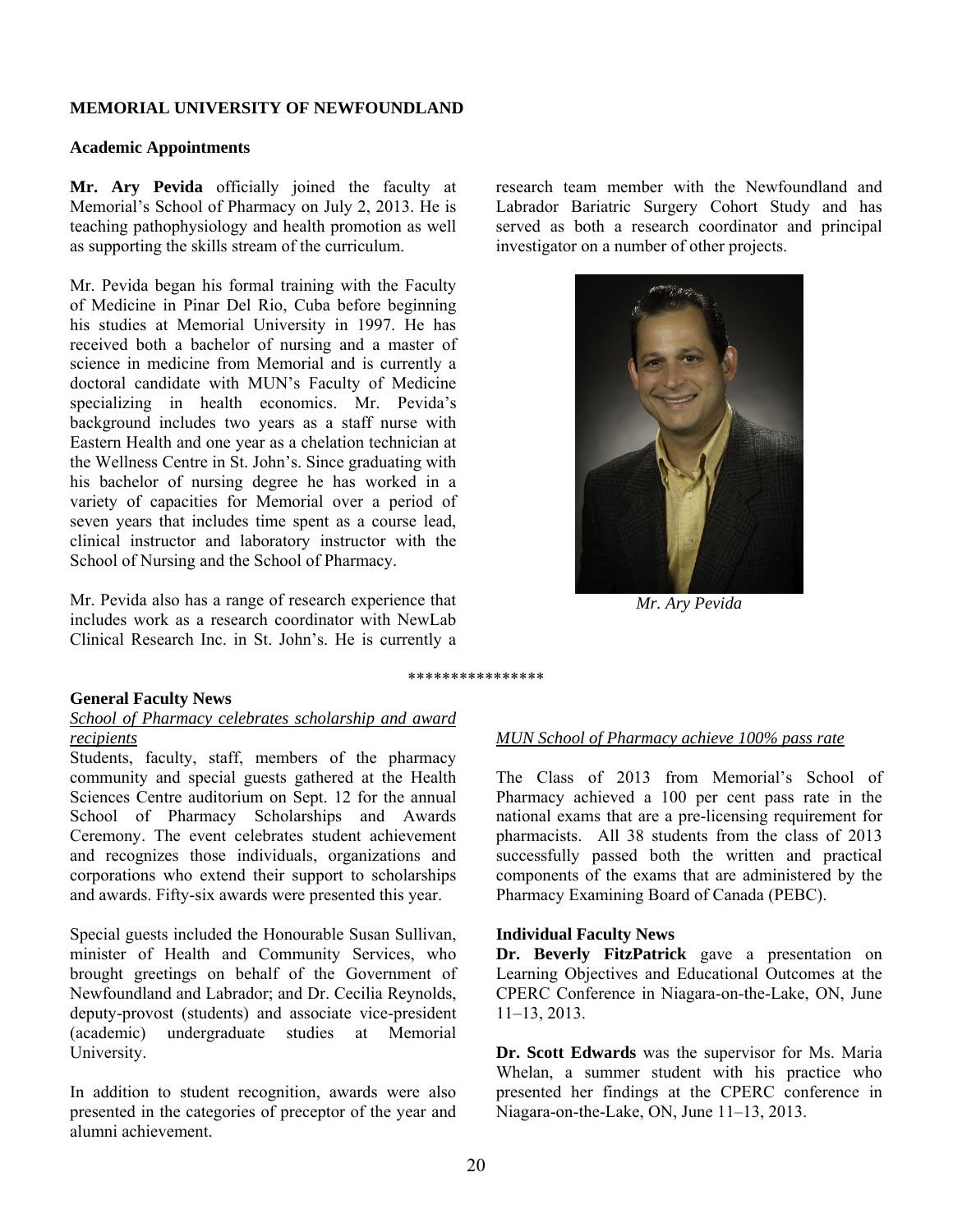**Dr. Stephanie Young**, **Dr. John Hawboldt** and **Dr. Roy West** were co-authors in: Housser E, Matthews M, Lemessurier J, Young S, Hawboldt J, West R. *Responses by Breast and Prostate Cancer Patients to Out-of-Pocket Costs in Newfoundland Labrador*. Curr. Oncol. 2013, June; 20(3): 148-65.

**Dr. Laurie Twells**: Price HI, Gregory DM, Twells L.K., *Weight Loss Expectations of Laparoscopic Sleeve Gastrectomy Candidates Compared to Clinically Expected Weight Loss Outcomes 1-Year Post-Surgery.*  Obes Surg. 2013 Jun 23.

**Dr. Erin Davis** and **Dr. JM Gamble** presented a workshop at the 2013 CADTH Symposium on May  $5<sup>th</sup>$ on *Critical Appraisal 102: Evidence Appraisal for Non-Researchers*, in collaboration with Dr. Chris Kamel, Dr. Sara Jenningd and Dr. Brendalynn Ends from CADTH.

**Dr. Erin Davis** and **Dr. JM Gamble** also presented a workshop at the 2013 CSEB Biennial Conference on

#### **Grants**

**Dr. Laleh Alisaraie** received a grant in the amount of \$100,000 form Ignite R&D in support of her project entitled: *Design of functionalized single-walled carbon nanotube for drug delivery*.

In April, **Dr. JM Gamble** received an operating grant for \$124,540 over two years from the Heart and Stroke Foundation of Canada. The focus of Dr. Gamble's work is to investigate the clinical benefits and potential harms of drugs in a real world setting, specifically the safety and effectiveness of the newest drugs approved in Canada for type 2 diabetes.

**Dr. Debbie Kelly** is a member of the Living with HIV/AIDS (LHIV) Innovation Team which received a five year, \$2.5 million Canadian Institutes of Health Research, Community Branch Primary Healthcare Team Research Grant. An official launch event for this project occurred on Sept. 23 at the Health Sciences Centre in St. John's.

**Dr. JM Gamble** received a New Investigator Award from the Canadian Institutes of Health Research and a Clinician Scientist salary incentive award from the Canadian Diabetes Association for his work on the safety and effectiveness of antidiabetic agents.

June 24<sup>th</sup> entitled: *Does that drug really do that? Critical Appraisal of Observational Pharmacoepidemiology*.

**Dr. Justin Peddle** presented the medication use data from the NL Bariatric Surgery Cohort Study at the Canadian Obesity Summit in Vancouver on May 4, 2013.

**Dr. Rebecca Law** was a presenter and program planner for a conference entitled Dermatology & Wound Care: New Perspectives That Influence Practice, September 13-14, 2013 in St. John's. Co-presenters at the Dermatology Update session included dermatologists Drs. Gary Sibbald and Tracy Brown-Maher.

Ms. Betty Chen (supervisor **Dr. Mohsen Daneshtalab**) was the recipient of the A.G. Hatcher fellowship of \$15,000.00/year. This is the first time that a pharmacy graduate student at Memorial has received this prestigious award.

**Dr. Laurie Twells** (with Dr. Leigh Anne Newhook, Ms. Janet Murphy-Goodridge, Dr. Rebecca Schiff, and Ms. Judy Voisey) received a CIHR grant of \$3000 for a Café Scientifique entitled: *Breaking the ice - What is the status of breastfeeding in Labrador?* 

**Dr. Debbie Kelly** (with Ms. Kim Burt and Mr. Gerard Yetman) received a CIHR Grant of \$3000 for a Café Scientifique entitled: *Is it criminal to have HIV? Barriers to Knowing Your Status*.

#### **Student News**

\*\*\*\*\*\*\*\*\*\*\*\*\*\*\*\*

#### *Class of 2015 industrial trip*

The annual School of Pharmacy industrial trip took place from April 22-26 with stops in Toronto and Montreal. The class of 2015 visited pharmaceutical companies including Teva, Merck, GlaxoSmithKline, Lily and Pfizer, where they enjoyed a series of tours and presentations that provided valuable insight to the business and operations of these research and manufacturing facilities. "This event is a critical part of our program," said Dr. Linda Hensman. "It provides students with an understanding of the industry, its processes, regulatory requirements, and the scope of resources necessary for drug discovery and development. It also helps to illustrate potential career opportunities in the pharmaceutical industry that are available upon graduation."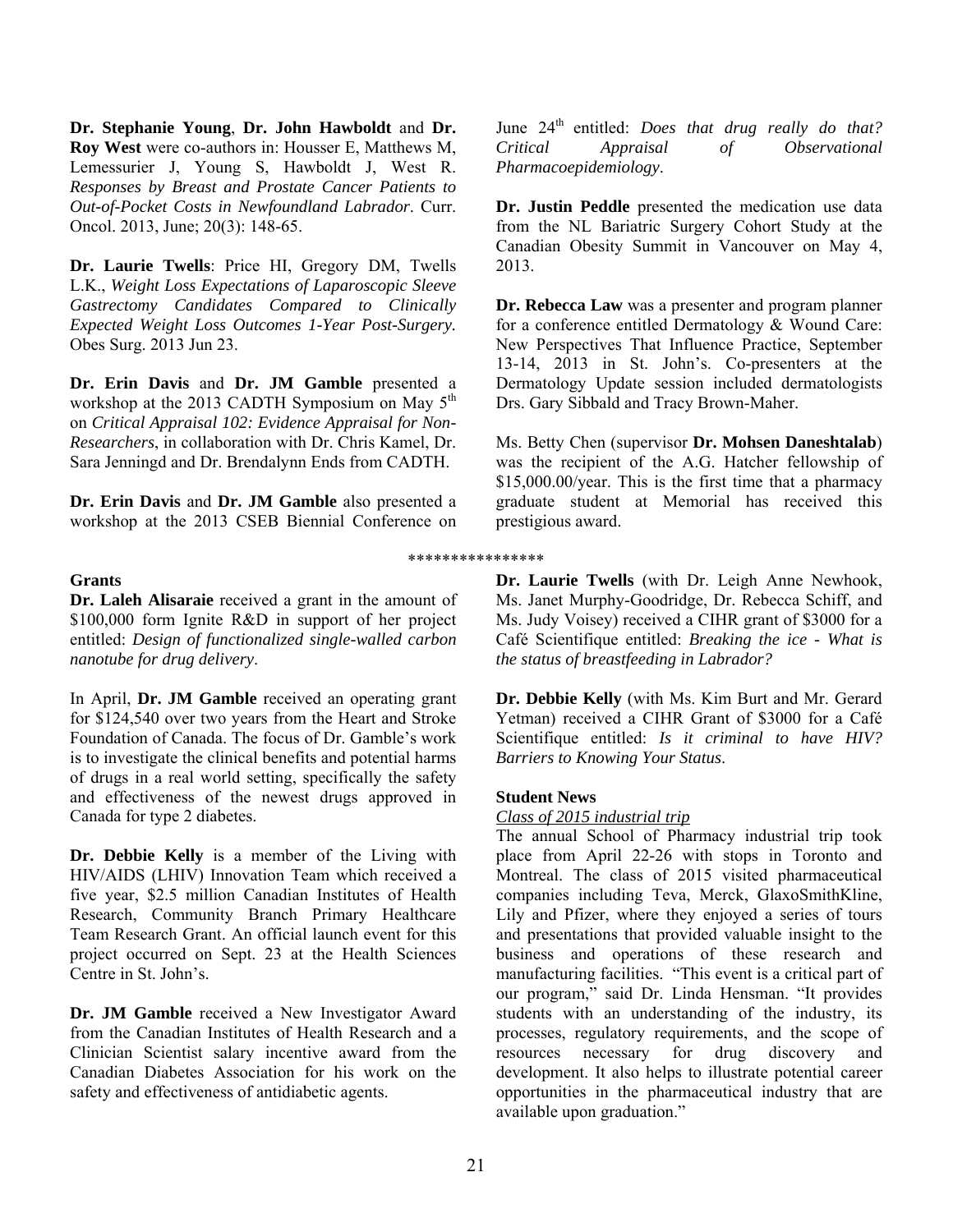The trip is always a highlight for students in the Pharmacy program. In addition to being an important learning opportunity, there is always some time to relax and have fun, providing a much-needed break at the end of a challenging academic year. Sarah Rowsell is a member of the class of 2015 and also president of the Memorial University Pharmacy Students (MUPS). She talked about the industrial trip as a bonding experience among the group. "The industrial trip really brings your class closer together because you get to spend five days on the road travelling with your classmates," she said. "Almost every night we did something together as a class. You get to know each other on a different level and I think that's very important."

#### *AIDS Walk for Life a resounding success*

On Sept. 22, the School of Pharmacy participated in the annual Scotiabank AIDS Walk for Life. The team was comprised of 12 students and raised almost \$1,700.00.

The walk is held each year in September at over 130 sites across Canada and is a vital source of funds for many AIDS service organizations. Money raised in each province stays in that same province and in Newfoundland and Labrador the funds help the AIDS

#### *Volunteer extraordinaire*

The School of Pharmacy's Linda Ou, a third year pharmacy student, received the 2013 David Kirkland Leadership Award. This was presented at a ceremony in the University Centre on March 20, hosted by the Student Volunteer Bureau (SVB).

Responsible for facilitating volunteerism at Memorial University, the SVB also recognize their best volunteers with a VIP designation that marks successive levels of achievement at Bronze, Silver and Gold levels. This past semester, Linda finished at the Gold level, a designation that not only includes volunteer hours but completion of a number of personal and professional development seminars that focus on career development, self awareness and leadership.

The David Kirkland Leadership Award is an annual award presented to a graduate or undergraduate student who has made exceptional contributions to the Memorial community through their leadership and volunteerism in the previous year.

Linda held a number of volunteer positions during the 2012-13 academic year including: president, Chinese Committee of Newfoundland and Labrador (ACNL) provide essential services to people who are living with and affected by HIV/AIDS. Proceeds from the walk support a number of ACNL projects as well as education and outreach initiatives.



*Students and supporters from Memorial's School of Pharmacy participate in the AIDS Walk for Life on Sept. 22* 

#### \*\*\*\*\*\*\*\*\*\*\*\*\*\*\*\*

Students and Scholars Association; vice-president (finance), International Student Centre; senior representative, International Pharmaceutical Students' Federation (IPSF), MUN School of Pharmacy; vicepresident (logistics), 2013 Atlantic Pharmacy Advancement Conference; co-treasurer, MUN School of Pharmacy Class of 2015 Graduation Committee; student ambassador, Memorial University.



*Linda Ou (centre) with Steve Kent, MHA, Mount Pearl North and Jordan Chafe, Coordinator, Student Volunteer Bureau.*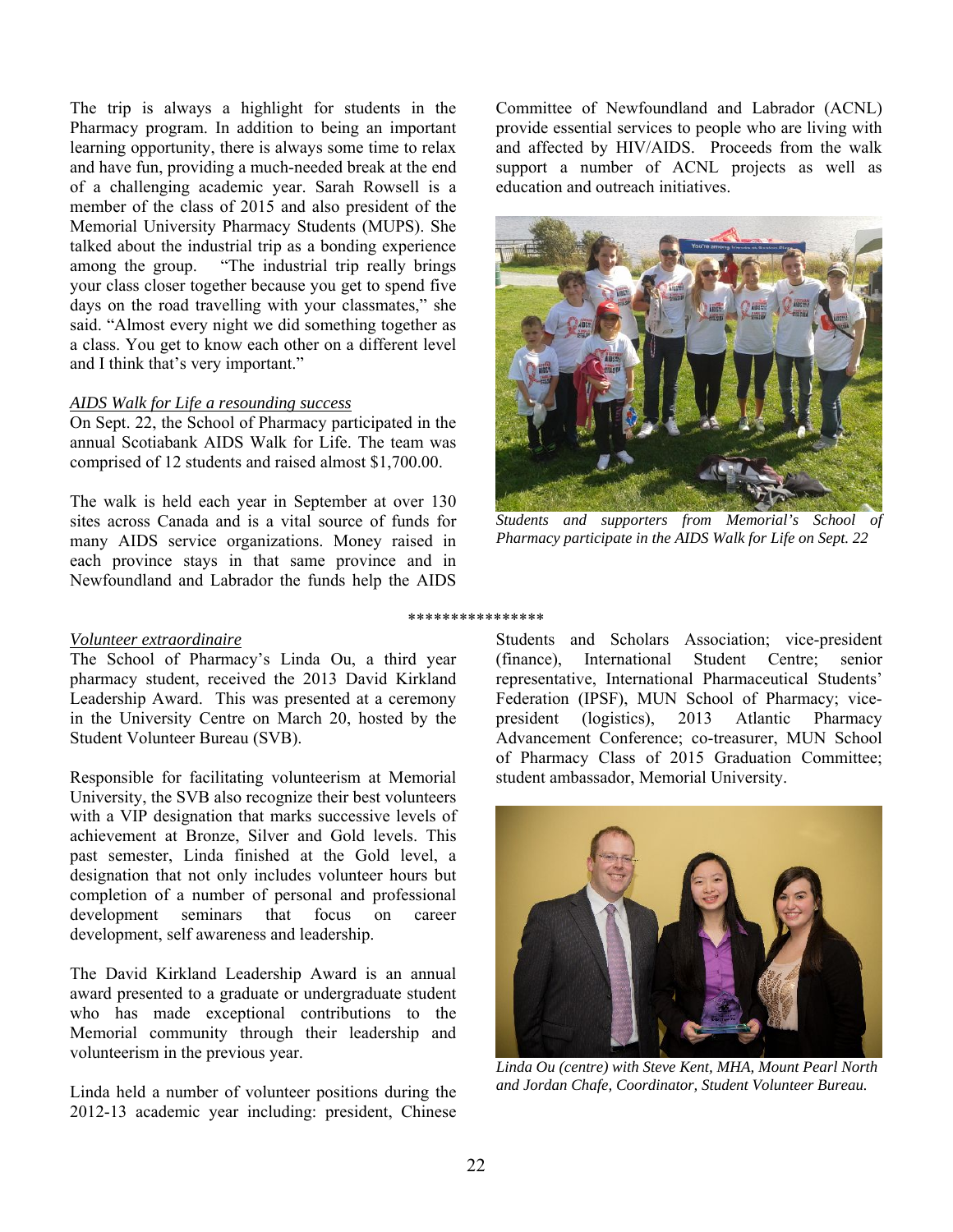## **Faculté de pharmacie, Université de Montréal**

#### **General Faculty News**

#### *Back to school*

This August  $30<sup>th</sup>$ , the faculty has welcomed the BSBP (Pharmaceutical BioScience Bachelor) new cohort. This is the  $5<sup>th</sup>$  cohort of the program. A special meeting and conference day was organized for the 80 new students. They were guided through the faculty walls and listened to welcome speeches from Dr Daniel Lamontagne, superior cycles studies and research Vice-dean, Dr Brian White-Guay, director of the program and Mr Victor Dubuc, president of the local executive committee.

On August 23<sup>rd</sup>, new cohorts of Pharm D and Pharmacy qualification programs were welcomed to our faculty during the traditional lab coat ceremony. Each student received a white lab coat bearing the insignia of the program from the hands of Dr Pierre Moreau, Dean, and Dr Chantal Pharand, Vice-dean. Ms Diane Lamarre, president of the Ordre des pharmaciens du Québec (OPQ) and Mr Felix Thompson-Desormeaux, chairman of the executive committee of the AEPUM (pharmacy students association) also spoke to the new students,

#### **Research and development**

#### *A program to promote adherence to treatment*

Designed by **Dr Yola Moride**, professor at the faculty and researcher at the Research Center of the Hospital of the University of Montreal (CRCHUM), the accompanying Persistence program promotes adherence and taking optimal medication in patients with depression and generalized anxiety disorder. On the occasion of the National Mental Health Week, Univalor and 360Medlink firm announced a new collaboration to develop and commercialize Persistence.

## *Promising results*

**Dr John Stagg**, assistant professor at the faculty and researcher at the CRCHUM has identified a new enzyme that interferes with chemotherapy and increases resistance in patients with triple negative breast cancer. The promising results of the team of Dr Stagg, composed of Canadian and Australian researchers, gives hope that the development of therapy to block the enzyme CD73 will increase the survival of patients suffering from this cancer. Dr Stagg is also co-owner of the Jean-Guy Sabourin Pharmaceutical Chair in Women's Health.

guests and partners of the event. The reading of affirmation followed the speeches. This is the opportunity for students to affirm their intention to endorse the code of conduct and ethics and to support their future profession. Dr Ema Ferreira, program director, led the ceremony.

On August  $26<sup>th</sup>$ , the Masters Program in Advanced Pharmacotherapy (Hospital residency) has welcomed a new cohort of 43 residents. The residents who entered the program last August will complete their training in December. The 32 graduating residents will participate in an activity of poster presentation that will be held on December  $5<sup>th</sup>$  and  $6<sup>th</sup>$ , as part of the research meeting special event.

#### *Canada accreditation*

In April, the Masters Program in Advanced Pharmacotherapy received a visit from the Canadian Hospital Pharmacy Residency Board of the Canadian Society of Hospital Pharmacists. The approval for accreditation was granted for a period of 4 years. The next accreditation visit will be held in 2017.

# \*\*\*\*\*\*\*\*\*\*\*\*\*\*\*\*

## *Nominations and Awards*

Professor **Nathalie Letarte**, clinical assistant professor and co-owner of Jean-Guy Sabourin Pharmaceutical Chair in Women's Health, received the Award of Excellence Teva-APES 2013. **Dr Daniel Thirion**, clinical associate professor, received the Award of Innovation Pfizer-APES 2013 for his antimicrobial stewardship program. Both professors received their award during an event held as part of the 2013 conference of the Association des pharmaciens en établissement de santé du Québec (APES) on April 25th in Quebec City.

**Ms Diane Lamarre**, clinical professor at the Faculty of Pharmacy and president of OPQ, has been named to the Order of Canada by Governor General David Johnston for her leadership within the profession community and her contribution to the advancement of pharmaceutical care. She is the first pharmacist to receive this title.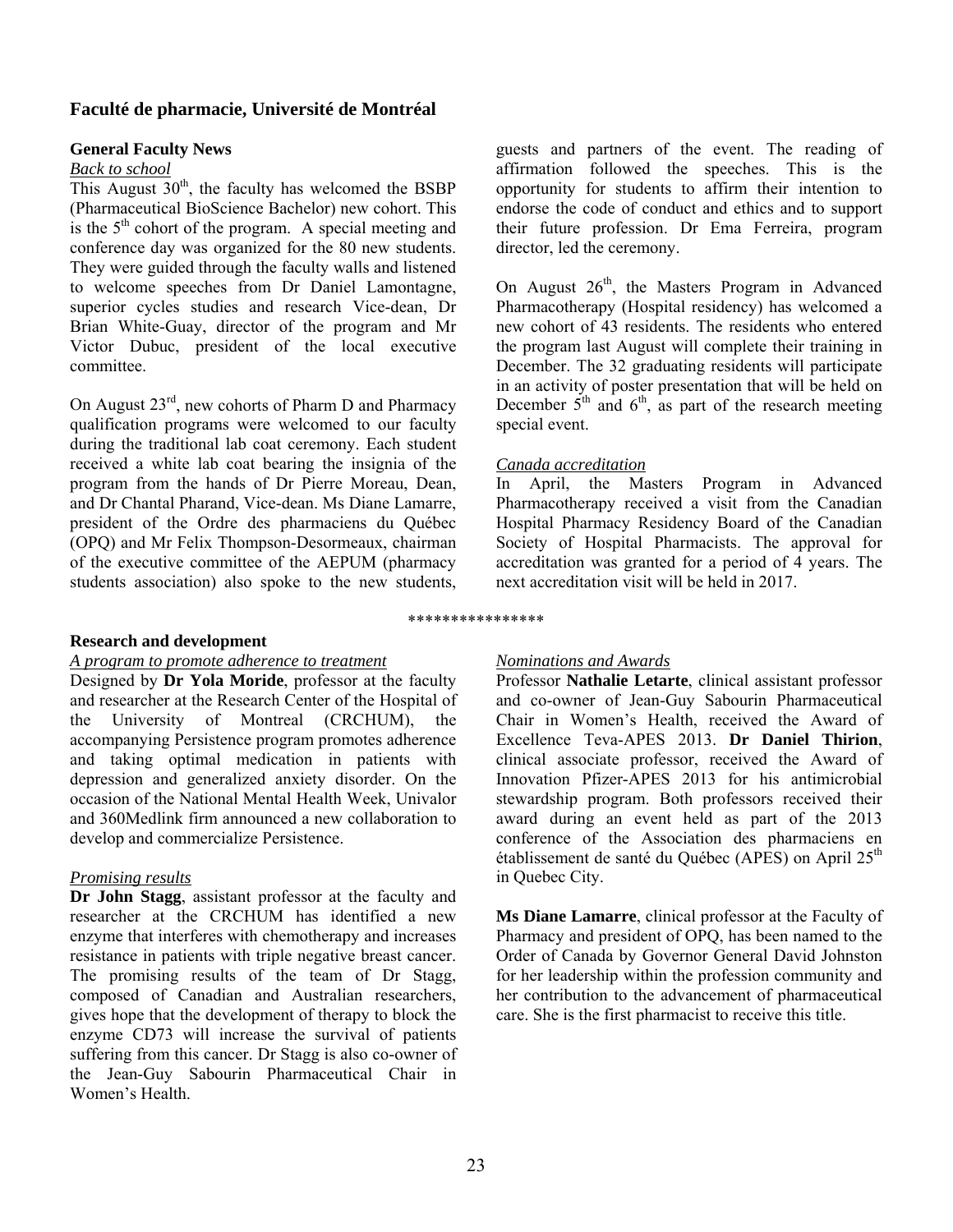**Dr Ema Ferreira**, professor at the faculty, received two distinctive awards for her book "Grossesse et allaitement: guide thérapeutique, 2e edition" (pregnancy and breastfeeding pharmacotherapy). The "Pharmacien de Coeur et d'Action" prize awards knowledge translation and was provided by the Actualité Pharmaceutique professional journal and shared with Mrs Brigitte Martin and Mrs Caroline Morin, pharmacists. The Hippocrate prize, provided by "Le Patient" journal, awards interdisciplinary. Dr Ferreira shared this honor with Dr Evelyne Rey, physician, Mrs Brigitte Martin and Mrs Caroline Morin, pharmacists.

#### **UNIVERSITY OF SASKATCHEWAN**

#### **Faculty and Staff News**

Dr. Holly Mansell joined the College of Pharmacy and Nutrition in February 2013 as an Assistant Professor in Pharmacy. Holly completed her BSP at the U of S before heading to the University of Washington to complete her PharmD. Before coming to the U of S, she worked as a clinical pharmacist within the Saskatoon Health Region in the areas of critical care and solidorgan transplantation.

Amber Ly, BScNutr 2000 and BSP 2003, joined the College in September 2013 as the Pharmacy Undergraduate Programs Administrative Coordinator. Her position was created to ensure the smooth and effective delivery of the continuum of the pharmacy skills classes. Amber will also collaborate with and support the pharmacy years 3 and 4 professional skills coordinator.

Rhett Carbno, BSP 2005, was reappointed as a sessional lecturer in the Division of Pharmacy for 2013-2014.

Dean's Search – the search committee for the new Dean of the College of Pharmacy and Nutrition has begun with dates set in November 2013 for candidate

#### **Development and Alumni News**

The College launched its Centennial Year on September 20, 2013. A large number of students, faculty, staff, alumni and friends joined the College on the steps of the historic Thorvaldson Building for speeches from the Dean, division heads, co-chairs of the Centennial Planning Committee, the Government of Saskatchewan's Minister of Justice, and student society co-presidents. The event culminated with the unveiling of a banner that will hang on the Thorvaldson Building until July 2014. The College continued the celebration

#### **International**

\*\*\*\*\*\*\*\*\*\*\*\*

During an official visit to Quebec, the Minister-President of the French Community of Belgium and the Walloon Region, Rudy Demotte, was received at the University of Montreal by the rector Breton. M. Demotte was able to speak with representatives of several faculties, including the faculty of pharmacy. The discussions gathered on the activities of "G3", which includes the University of Montreal, The University of Geneva and the Université

interviews and seminars. Dr. David Hill will complete his service as Dean on June 30, 2014.

Drs. David Blackburn and Jeff Taylor received a CIHR grant to examine the causes of non-adherence in people taking medications for diabetes, high blood pressure and high cholesterol.

#### **College Updates**

The College move-over to the new Health Sciences facility is continuing with a large segment of faculty and staff moving in October-November. Because most of the undergraduate pharmacy and nutrition labs, classrooms, student society spaces and Dean's Office space will not be ready until fall 2015 at the earliest, the College will retain considerable space in its current Thorvaldson Building location for the time being to maintain support to these activities and functions.

Planning has begun for the CPhA/PAS/AFPC annual conferences combined meeting in 2014. The conference will be held from May 31 – June 4 in Saskatoon. The planning committee met on September 2 to begin working on the various programs, events and activities associated with the conference.

#### \*\*\*\*\*\*\*\*\*\*\*\*

by hosting a tailgate party at the U of S Huskies Football game.

The College will be holding its Centennial Reunion Weekend on June 26-28, 2014, and will include the Golden Suppository Golf Classic, campus tours, class visits and a gala. The College will also be honouring alumni who have contributed in outstanding ways in their endeavours though an "alumni of influence" recognition process.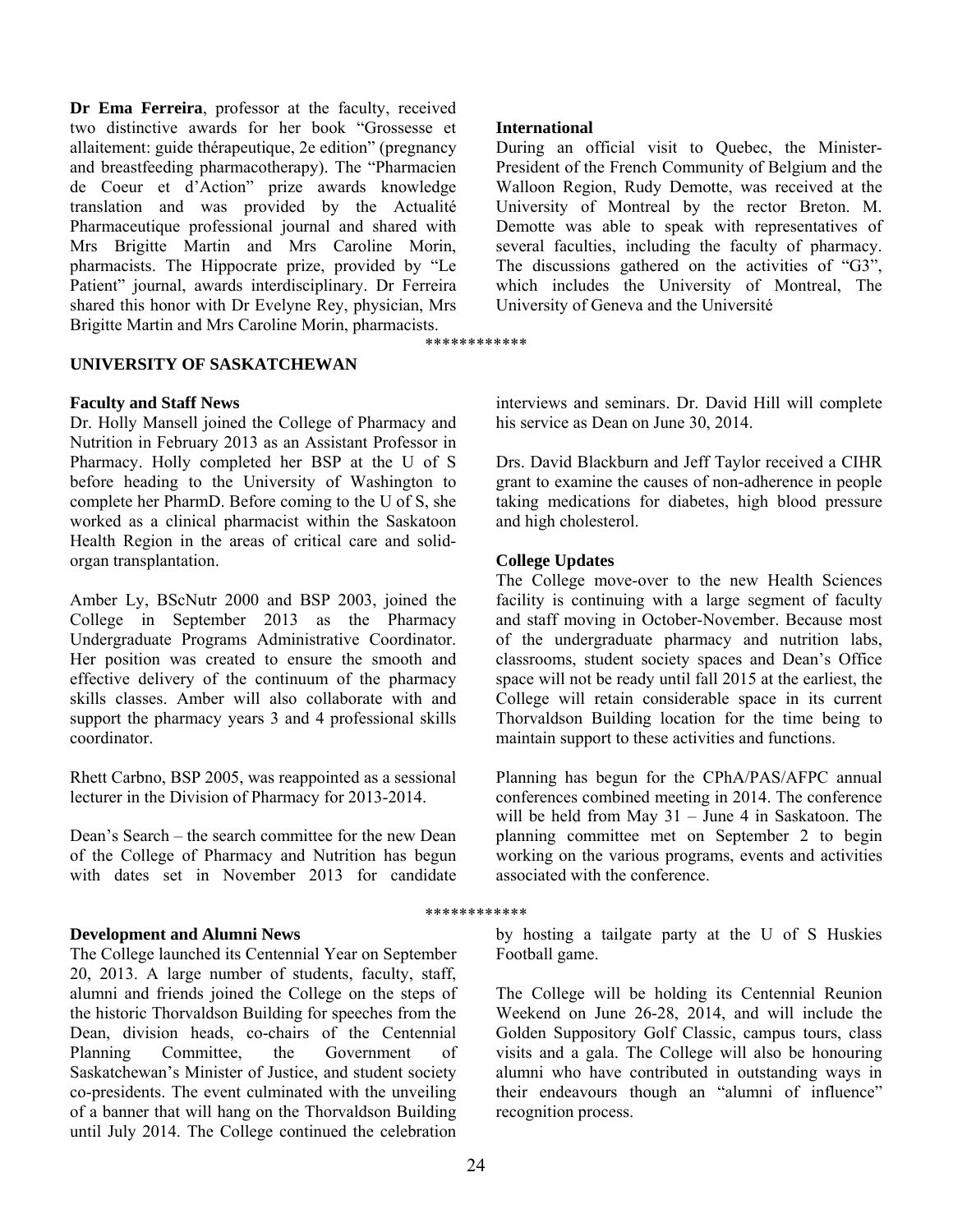## **UNIVERSITY OF TORONTO**

#### **Administrative Changes**

Dr. **Heather Boon** was appointed Interim Dean of the Leslie Dan Faculty of Pharmacy effective July 1, 2013 to June 30, 2014, or until the appointment of a new Dean, whichever comes first.

Dr. Boon is a graduate of the Faculty's Bachelor of Science in Pharmacy Program, has a PhD from the University of Toronto, and completed a Post-doctoral Fellowship at Centre for Studies in Family Medicine at Western University. A licensed pharmacist, Professor, and active member of the Faculty since 2001, Dr. Boon has built strong relationships with undergraduate and graduate students, cultivated a reputation as a leading expert in Canada on Complementary, Alternative and Integrative Medicine, and published over 120 scholarly publications.

Dr. Boon brings a strong administrative background to the role of Interim Dean, having served as Associate Dean, Graduate Education at the Faculty for the past two years. While in this position, Dr. Boon successfully grew the graduate programs, enhanced the graduate student experience, adopted new, cutting-edge programs and services, and brought fiscal sustainability to the Graduate Department. Her experience in program design, development, implementation, and review will be incredibly important over the coming year.

#### **Faculty News**

Dr. **Christine Allen** has been appointed Interim Associate Dean, Graduate Education, effective September 1, 2013 through June 30, 2014. Dr. Allen takes over this role from Dr. Heather Boon.

Dr. Allen brings extensive administrative experience to the position and is known for both her rigorous approach to research as well as her ability to facilitate dialogue and collaboration among faculty and students.

Dr. **Ping Lee** has been appointed Interim Director, Pharmaceutical Chemistry Specialist program, effective August 1, 2013 through June 30, 2014. Dr. Lee assumes this role from Dr. **Rob Macgregor**, who is currently on sabbatical.

During this time, the Faculty will continue the implementation of the new Doctor of Pharmacy curriculum, which is now in its third year. At the same time, the Faculty will participate in the University of Toronto Quality Assurance Process (UTQAP) – an external review of the Faculty and all of its programs – and the continued execution of our strategic plan.

Dr. Boon replaces Dr. **Henry Mann** who served as Dean at the Leslie Dan Faculty of Pharmacy since July 1, 2009. Dr. Mann accepted an appointment as Dean of the Ohio State University College of Pharmacy.

During his term as Dean, the Faculty enjoyed many significant accomplishments, including the implementation of the new PharmD curriculum, the designation of this new curriculum as a Doctor of Pharmacy program, the establishment of new research centres, the creation of the combined Bachelor of Science in Pharmacy-Post-Baccalaureate Doctor of Pharmacy program, the strengthening of relationships with practice partners in hospital and community settings, and the development of a robust strategic plan to strengthen the Faculty's standing as an international leader in pharmacy education and research.

The Faculty thanks Dr. Mann for his many contributions to Faculty life over the past four years, and wishes him well as he embarks on this new journey.

#### \*\*\*\*\*\*\*\*\*\*\*\*

Dr. Lee brings considerable experience in industry and academia to this role, as well as an innovative approach to drug delivery and a strong relationship with students.

Dr. **Lalitha Raman-Wilms** will be on sabbatical from July through December. During this time, Dr. **Beth Sproule** will help cover Dr. Raman-Wilms' duties as Associate Dean, Professional Programs.

In this capacity, Dr. Sproule will primarily be working on the implementation of the Year 4 PharmD clinical rotations, which will begin in May 2014. As the Director for the Faculty's Division of Pharmacy Practice, Dr. Sproule is well acquainted with the progress to date and the challenges that remain in implementing this new experiential program.

\*\*\*\*\*\*\*\*\*\*\*\*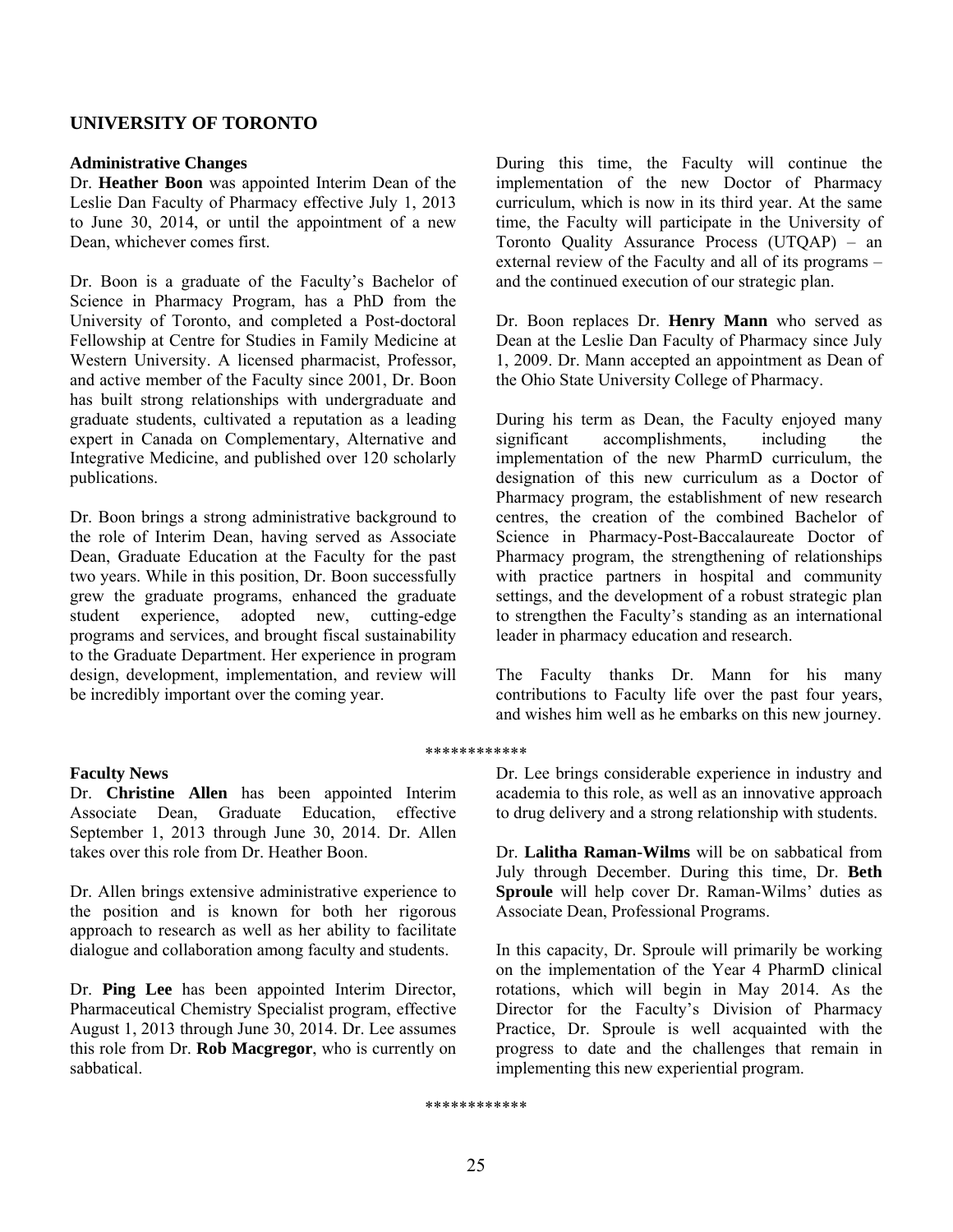#### **Promotions**

Drs. **Zubin Austin**, **Heiko Heerklotz**, and **Anna Taddio** have been promoted to the rank of Full Professor, effective July 1, 2013.

Dr. Zubin Austin joined the Faculty in 1994 as a tutor responsible for senior level professional practice labs. In addition to the BScPhm, BA (Philosophy), and MBA he held at that time, Dr. Austin went on to collect MISc, Med, and PhD degrees. This varied background has led to a multidisciplinary research career applying theories and methods of social psychology to the profession of pharmacy.

Dr. Heiko Heerklotz joined the Faculty in 2007 as Canada Research Chair in Lipid Science and Technology. Dr. Heerklotz's research focuses on the interactions of molecules with biological membranes, such as bio-pesticides based on Bacterial lipopeptides that are being used for crop protection.

Dr. Anna Taddio joined the Leslie Dan Faculty of Pharmacy in 2007, and also holds the position of Senior Associate Scientist at The Hospital for Sick Children. Dr. Taddio's research is focused on two key areas: pain

in neonates and immunization pain management. Her research serves to provide evidence for why pain must be managed, what to do to minimize pain, and how to implement pain management practices in clinical practice.

#### **New Professor**

This summer, Dr. **Brian Shoichet** joined the Faculty from the Department of Pharmaceutical Chemistry at the University of California, San Francisco. An internationally recognized leader in combining computational simulation and experimental techniques to develop new ligands that complement protein structures, Dr. Shoichet is able to develop new targets for existing chemical compounds and new ligands for accessible protein targets. He has a particular focus on the discovery of novel chemical entities to modulate G-Protein Coupled Receptors, which may be templates for new drugs and are also a focus for several other researchers within our Faculty. He is highly productive in terms of publications, grants, and patents. In addition to being a highly sought after lecturer, Dr. Shoichet is very active in mentoring both graduate and professional students.

## **Office of Experiential Education**

With the introduction of the full-year Advanced Pharmacy Practice Experience to the 4th year of the PharmD program starting in May 2014, the Faculty has added four new members (part-time) to the Experiential team.

**Doret Cheng** brings experience in hospital practice at Mt. Sinai Hospital where she has held various roles, including clinical pharmacist, clinical team leader and clinical manager to her new role as Education Coordinator at the Faculty. She graduated with a BScPhm from the University of Alberta and with a Doctor of Pharmacy from the University of Toronto (2002). Dr. Cheng also has extensive experience working oversees, more recently as a volunteer pharmacist with Pharmaciens Sans Frontieres/Pharmacists Without Borders Canada in Uganda.

**Certina Ho** brings many years of experience with program development, assessment, and evaluation of courses through her experience at the University of Waterloo, School of Pharmacy. She also has an appointment at the Institute for Safe Medication

\*\*\*\*\*\*\*\*\*\*\*\*

Practices (ISMP) Canada, with her current role as Project Manager, overseeing and managing medication safety initiatives related to ambulatory/community pharmacy practice. Certina is in the process of finishing her PhD at the Ontario Institute for Studies in Education.

**Colette Raymond** joins the team to lead the new APPE Preceptor Development Program, launched in August 2013, developed in collaboration with our Continuing Professional Development office. She is also appointed to UHN as Pharmacy Research and Education Coordinator, a job-share position. Colette completed a BScPharm at the Faculty of Pharmacy, University of Alberta (1998), PharmD at UBC (2001) as well as a Master of Science- Health Services Research (2006), University of Manitoba. Colette arrived from Winnipeg where she held various roles and appointments including Staff Development/ Practice Evaluation Pharmacist, Winnipeg Regional Health Authority (WRHA).

**Tanya Sklierenko** brings experience as an independent community pharmacist, manager, and owner to the Office of Experiential Education. She has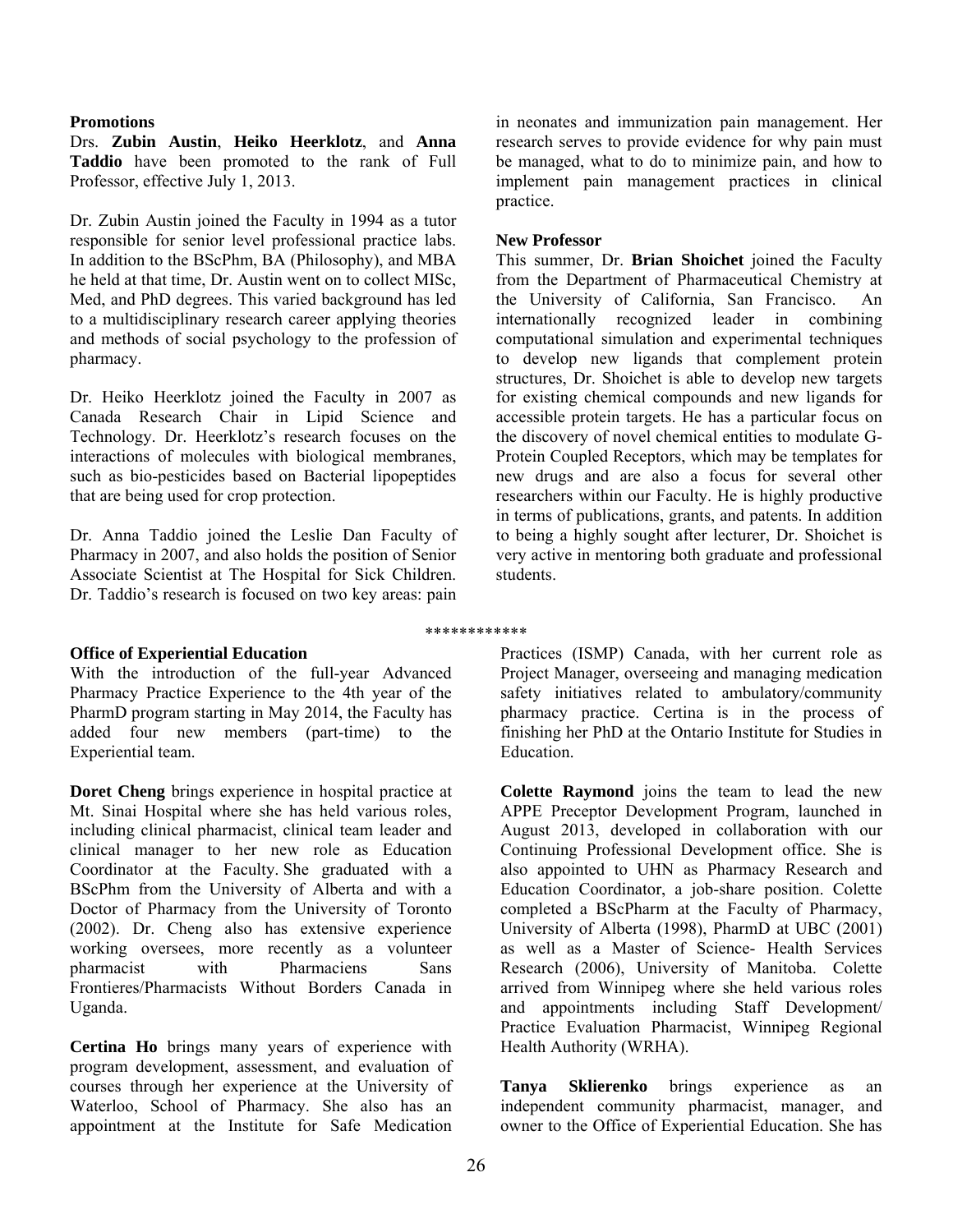developed many innovative practice initiatives for the community through her site including one-on-one personalized patient programs in Diabetes, Asthma and Hypertension, an Influenza Immunization Program, and a Poison Prevention Program. She also has Long-Term Care and Industry experience. Dr. Sklierenko holds a Bachelor of Science degree in Human Biology, and a Doctor of Pharmacy from the University at Buffalo, The State University of New York. **Katrina Mulherin** has stepped away from an Experiential Coordinator role to focus on her research interests.

## **New Director, Continuous Professional Development**

**Rita McDowall** has joined the Leslie Dan Faculty of Pharmacy as Director, Continuous Professional Development.

Rita joined the Faculty from the Rotman School of Management at the University of Toronto where she was a member of the senior leadership team of the

## **Accreditation**

Last Fall, the Faculty participated in an accreditation review by the Canadian Council for Accreditation of Pharmacy Programs for our undergraduate programs. This Summer, the Faculty received the results of this review:

- The PharmD program was awarded the status of Provisional Accreditation for a three-year term (2013-2016).
- The Bachelor of Science in Pharmacy program was awarded the status of Full Accreditation for a two-year term (2013-2015). This program will close at the end of Spring 2015.
- The Post-Baccalaureate Doctor of Pharmacy program was awarded the status of Full Accreditation for a six-year term (2013-2019).

The Faculty is pleased with the results of this review, and will use the information acquired through this process in preparation for the University of Toronto Quality Assurance Process, which the Faculty will participate in this Fall.

## **OPEN**

Over the past few years, significant changes to the healthcare system have resulted in new roles and responsibilities for pharmacists. The Ontario Ministry of Health and Long-Term Care recently announced funding for the Ontario Pharmacy Research CollaboratioN (OPEN), allowing researchers across the

Rotman Executive Programs. In this role, Rita managed the Open Enrolment business unit and the Governance Programs portfolio. Prior to joining Rotman in 2006, Rita was the Program Coordinator for the Certificate in Adult Training and Development Program with the Ontario Institute for Studies of Education (OISE), and before that with the Ontario Nurses' Association. Rita has extensive experience in program development and delivery locally and nationally, she has led and managed large teams, and established positive relationships with a variety client groups. Rita obtained her Bachelor of Business Administration from Wilfred Laurier University and her Master of Education (Adult Education) from OISE. She is a Certified Professional Co-active Coach and has a Certificate in Adult Training and Development.

In this role, Rita will lead many initiatives in the Continuous Professional Development portfolio and will be an important part of the Faculty's leadership team. \*\*\*\*\*\*\*\*\*\*\*\*

> province to study the effectiveness of pharmacist-led medication programs. Led by Leslie Dan Faculty of Pharmacy alumni Dr. Nancy Waite (University of Waterloo School of Pharmacy) and Dr. Lisa Dolovich (McMaster University Department of Family Medicine), the OPEN program will see three of its six research projects conducted at the University of Toronto.

> Associate Professor **Linda MacKeigan** is the Primary Investigator (along with co-PI Lisa Dolovich) of a three year evaluation of the implementation and impact of MedsCheck (Annual and Diabetes) and pharmaceutical opinion projects funded by the Ontario Ministry of Health and Long-Term Care (MOHLTC).

> Assistant Professor and Clinician Scientist **Lisa McCarthy** is leading two OPEN projects. "Pharmacist Renewal and Adaptation of Prescriptions" will determine the uptake and impact of legislative changes that permit pharmacists to renew and adapt prescriptions on pharmacies and pharmacists. "Facilitating Acceptance of Pharmacist Prescribing for Minor Ailments" will explore the perceptions of various Ontario stakeholders about pharmacists' competence in independently prescribing medication for minor ailments. Dr. McCarthy is also co-Investigator on the Gender and Vulnerable Populations and Deprescribing teams.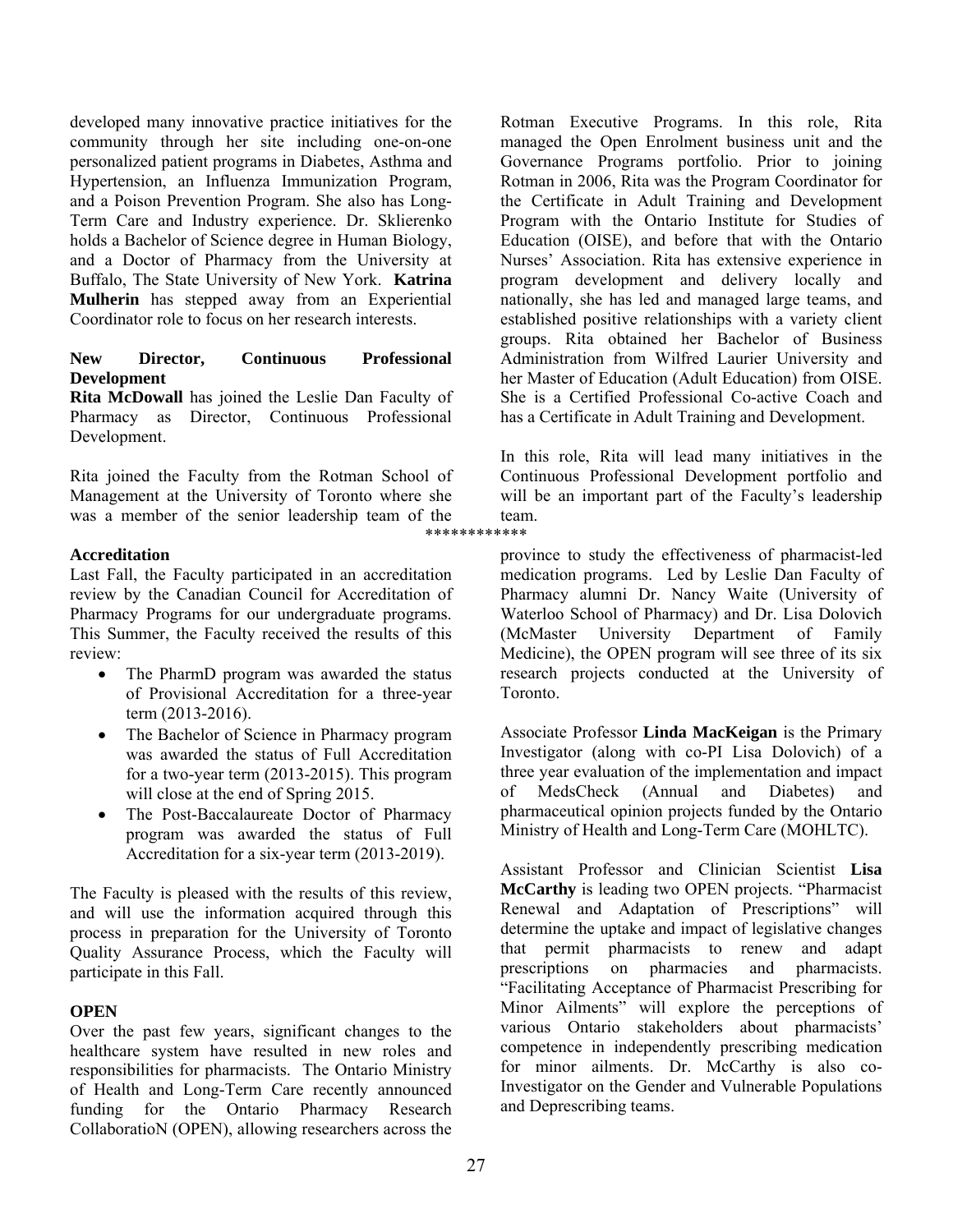Associate Professor and Clinician Scientist **Beth Sproule** will co-lead "Chronic Pain Management by Rural/Urban Community Pharmacists," which will examine pharmacists' attitudes, perceptions, and knowledge about chronic pain (headache disorders, low back pain, and painful diabetic neuropathy), define how the core chronic pain clinical competencies (including pharmacotherapeutic management and safe opioid use) can be incorporated into a specialized training program for pharmacists, and determine the feasibility, acceptability, and clinical impact of a pharmacist-led clinical service program for the management of chronic pain in community pharmacy and family health team settings.

Associate Professor **Lalitha Raman-Wilms** is a coinvestigator on "Pharmacists' Role as Immunizers (Influenza Prevention)," a project where the impact of community pharmacy administration of influenza immunizations on immunization rates in Ontario will be examined. Dr. Raman-Wilms is also co-investigator on "Developing, Implementing and Evaluating 'Deprescribing' Guidelines for the Elderly," a project to reduce and simplify long-term medication use in the elderly.

Assistant Professor **Suzanne Cadarette** is participating in two OPEN projects that will leverage healthcare utilization and administrative claims data – "Evaluation of MedsCheck and Pharmaceutical Opinion Programs in Ontario" and "Pharmacists' Role as Immunizers (Influenza Prevention)" – where she will leverage her expertise in health services research and pharmacoepidemiology, and her experience as Faculty Lead at the Institute for Clinical Evaluative Sciences (ICES), to provide insight into and facilitate ICES analysis for these projects.

A common theme among all of the projects associated with the OPEN program is the idea of capacity building. Co-Leads Dr. Sproule and Dr. Waite will work with Dr. MacKeigan, Associate Professor **Zubin Austin**, and others to provide opportunities for graduate and undergraduate students, residents, fellows, and junior faculty to contribute to a research project and learn from and network with key knowledge users and senior researchers. Ultimately, through these interactions, they will develop and hone their skills in conducting medication management, practice-based research. For more information on OPEN, please visit http://www.open-pharmacyresearch.ca/.

## **Awards**

At the Association of Faculties of Pharmacy of Canada conference, Professor **Reina Bendayan** was recognized with the AFPC-Pfizer Research Career Award, while Assistant Professor **Carolyn Cummins** was recognized with the AFPC New Investigator Research Award.

Assistant Professor **Olavo A. Fernandes** received the Exceptional Achievement in Research and Academia Award from the Ontario Pharmacists' Association at their annual conference in June. This award is presented to a pharmacist who has committed significant time and effort to advancing the profession through academic research and development. The focus of Dr. Fernandes' research is on patient safety, with an emphasis on defining and evaluating interprofessional models for improving patient outcomes through medication reconciliation. His research investigates what it is that pharmacists can do to make meaningful outcomes for patients, including exploring potential adverse drug events that occur when patients are admitted to, discharged from and/or transferred within the hospitals.

\*\*\*\*\*\*\*\*\*\*\*\*

Each year, students in the Doctor of Pharmacy and Bachelor of Science in Pharmacy programs recognize teaching excellence through the presentation of Professor of the Year Awards. For the 2012-2013 academic year, the classes selected the following instructors as their Professors of the Year:

> **Carolyn Cummins** (Year 1) **Norman Dewhurst** (Year 2) **Mary Erclik** (Year 3) **Zubin Austin** (Year 4)

Students in the Post-Baccalaureate Doctor of Pharmacy and Combined Bachelor of Science in Pharmacy-Post-Baccalaureate Doctor of Pharmacy program also honour their Professor and Preceptor of the Year. The Professor of the Year Award recognizes an instructor within the Doctor of Pharmacy program that demonstrates an effective approach to learning and skills that facilitate and encourage learning. This year's recipient, Dr. **Philip Lui**, was praised for his enthusiasm, patience and ability to ground theory in real life situations.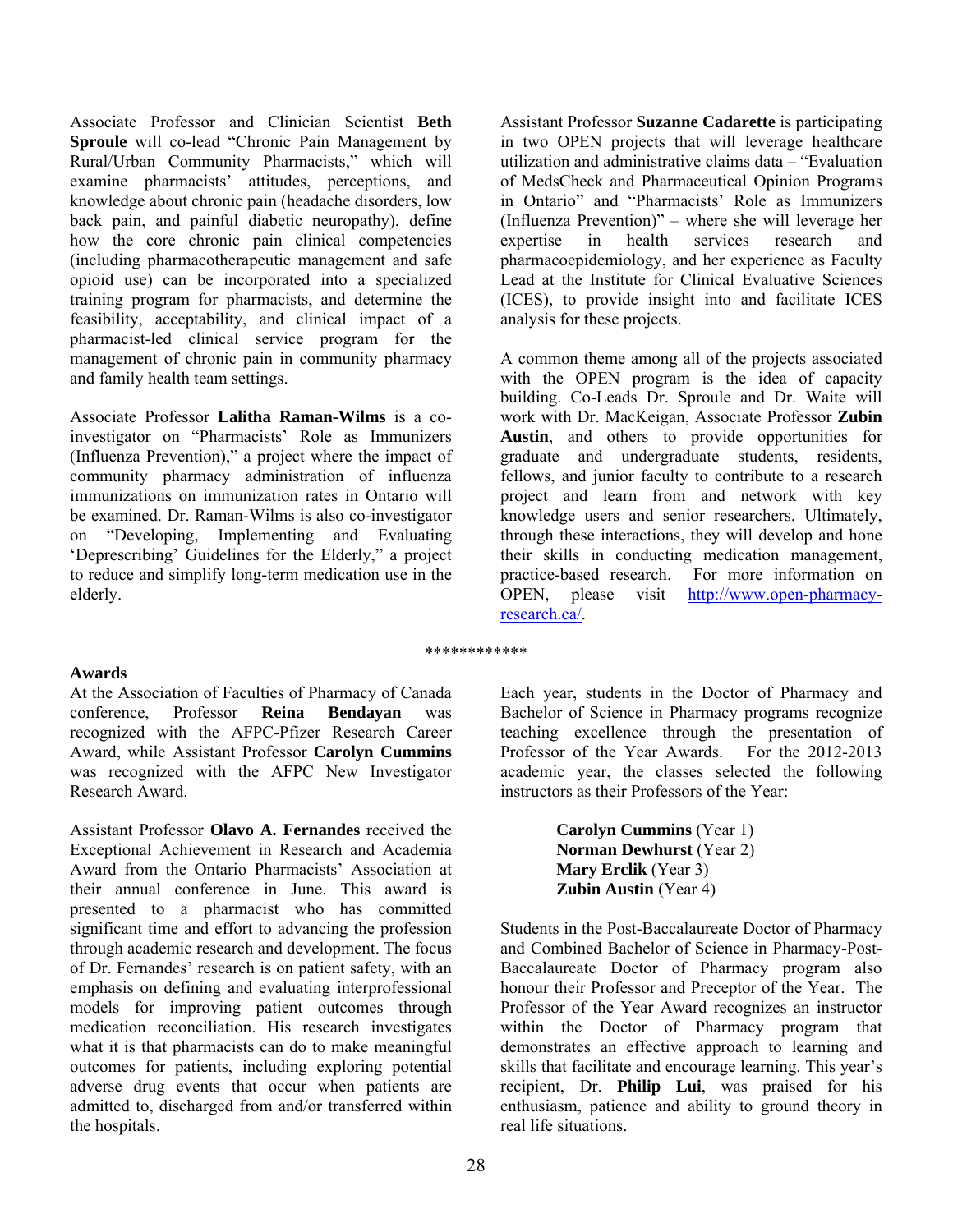The Preceptor of the Year Award recognizes a preceptor with a teaching approach and skills that effectively facilitate and encourage learning. In essence, an individual who is an excellent role model for students. Dr. **Mark McIntyre** of the Emergency Department and ICU at Mt. Sinai Hospital is the recipient of this year's award. As an educator, he was patient, understanding and supportive of his students, encouraged them to think critically and to ask questions, welcomed discussion, and was open to opposing viewpoints.

#### **Events**

In September, the Faculty's new Centre for Pharmacy Management and Innovation hosted its first two events.

The Global Perspectives Summit saw leaders from across all branches of pharmacy in Ontario convene at the Faculty Club to learn from the successes and failures experienced in implementing the enhanced scope of practice in the United Kingdom, Australia, and Alberta.

Speakers included Lisa Nissen, Anita Brown, Sue Sharp, Lisa Guirguis, and Deb Saltmarche. After the morning's presentations, attendees participated in a facilitated ideation session to lead to the development

## **UNIVERSITY OF WATERLOO**

#### **School News**

The School of Pharmacy hosted the 4th annual Canadian Pharmacy Education and Research Conference (CPERC) June 11-13 at Queen's Landing in Niagara-on-the-Lake. The theme for the conference was "Leading Change Through Innovation and Technology."

Highlights included a keynote address by Lucinda Maine on game changers in healthcare and pharmacy education, AFPC award winners' presentations, and sessions on informatics, experiential education and accreditation standards. In addition, participants had the opportunity to gain new and insightful ideas during the Innovations in Pharmacy Education and Research presentations and poster presentations, and to network with colleagues in the Rotating Roundtable Discussions. Colleen Maxwell, Cynthia Richard, Barb Rae-Schneider, Nancy Waite and Eric Schneider all played key roles in organizing the conference

of a practical roadmap for a strong, flexible, community-driven vision of Pharmacy practice in Ontario.

The next day, the Centre hosted the inaugural Global Perspectives in Pharmacy Lecture Series. Bringing together students, pharmacy practitioners, faculty members, and various members of the healthcare field, attendees were treated to presentations that outlined the challenges of implementing a new scope of practice and the changes that have taken place postimplementation.



The second Waterloo Pharmacy Golf Invitational was held on September 16 at Grey Silo Golf Club. The sunny fall day brought out alumni, students, and members of the broader pharmacy community. In the two years that the event has been running, \$60,000 has been raised for the school's Student Success Fund. Last year, the fund provided assistance to over 250 students attending professional conferences.

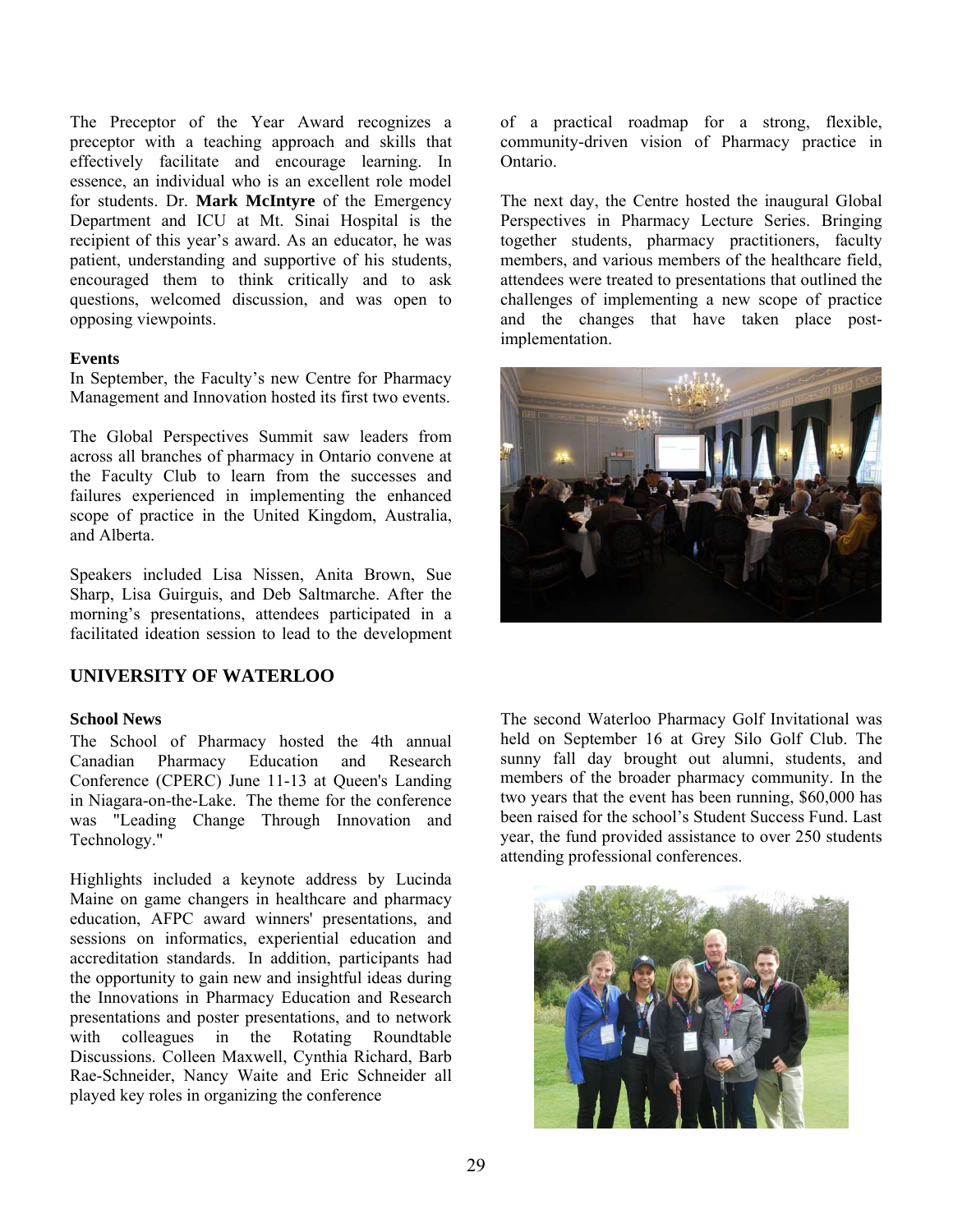The class of 2013, scheduled to convocate in October, held a dinner and awards night in August. Award recipients included Monique Potvin (Academic Proficiency), Alam Hallan (Valedictorian), Jamie Ikola (Community Engagement), Nicole Seymour (Cooperative Education), Kaitlin Bynkoski (Undergraduate Student Experience), Nick Malian (SOPhS Leadership), Chelsea Barr (Future of Pharmacy). Faculty member Dr. Eric Schneider received the Student Support Recognition Award.



#### **Appointments**

.

In early September, Rosemary Killeen joined the School as Director, Continuing Professional Development and Distance Education. Rosemary obtained her BScPharm degree from University of Toronto and has practiced in a variety of pharmacy settings throughout her career. Most recently she served as the Editor-in-Chief/Deputy Publisher of the

The School of Pharmacy held its Business Awards Ceremony in May. Presented at the ceremony were the Scotiabank Pharmacy Entrepreneurship Award and the Pharmasave Industrial Case Study Competition Award.



*Pharmasave Industrial Case Study winning team L to R: Billy Cheung ( Pharmasave), Jaspreet Sahota, Robyn McArthur, Caitlin Meyer, Nicole Seymour, Peter Rempel* 

\*\*\*\*\*\*\*\*\*\*\*\*

Canadian Pharmacists Journal (CPJ), a publication of the Canadian Pharmacists Association. She has represented the Ottawa region on the board of the Ontario Pharmacists Association and is an active volunteer with a number of health-related charities and organizations. Rosemary will lead our initiatives related to continuing professional development and distance education.

#### \*\*\*\*\*\*\*\*\*\*\*\*

#### **STUDENT AWARDS**

#### *Dr. Charlie Bayliff Memorial Award*

**Julie Denomme** – The first **Dr. Charlie Bayliff Memorial Award** was presented in May to Julia Denomme. Julia, a fourth year Waterloo pharmacy student, is involved in professional activities at the national level, has an excellent academic record, and will begin a pharmacy residency position at London Health Sciences in the fall.

The award was established by friends and colleagues of



*Julia Denomme, and Dave Knoppert, member of the fundraising team at the award reception in May*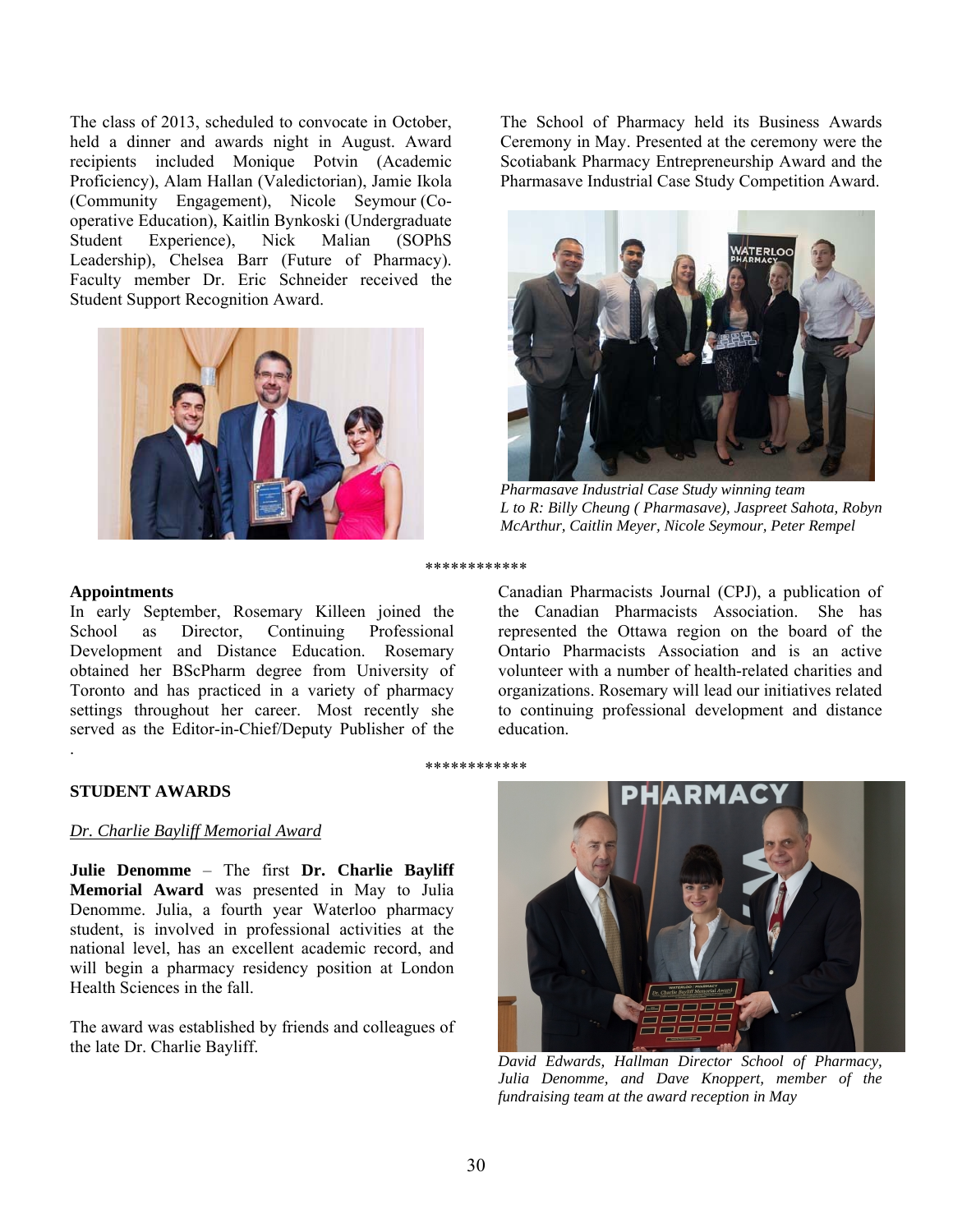**Kaitlin Bynkoski** - Congratulations to Rx2013 student, Kaitlin Bynkoski who was presented with the Student of Distinction Award from the Ontario Pharmacists Association during their conference in June. The award is in recognition of Kaitlin's outstanding leadership in service to the profession throughout her four years as a pharmacy student.

Kaitlin is the co-founder of the Ontario Pharmacy Student Integrative Summit (OPSIS), which is the first and only student-led pharmacy conference in Ontario. Over the past three years, Kaitlin has worked to create, organize, and facilitate the OPSIS conference for student leaders in pharmacy. Her mission was to creates a strong intraprofessional relationship between both faculties of pharmacy and ultimately encourage leadership and innovation among the student leaders of these schools. Her vision for the conference has been to inspire pharmacy students to build a foundation for pharmacy practice in Ontario through collaboration, team building, clinical skills development, and leadership opportunities.

Lizzie Wang - is the first amongst our graduate students to be successful at the doctoral level. In July, Lizzie successfully defended her PhD thesis in the Department of Chemistry; her thesis title was "Phytanyl Substituted Dissymmetric Gemini Surfactant-based

**GRANTS** 

**Paul Spagnuolo** has been awarded a total of \$120,000 over two years from the Leukemia and Lymphoma Society of Canada for his work on novel nutraceuticals that may pave the way for more effective treatment of acute myeloid leukemia.

**Mike Beazley** has been awarded \$150,000 over five years from the NSERC Discovery Grant Program for his research on "Molecular mechanisms and physiological consequences of growth factor receptor transactivation in the central nervous system".

**Roderick Slavcev** has also received an NSERC Discovery Grant of \$150,000 over five years for his research on "Investigating the Rex exclusion genes of bacteriophage Lambda".

Transfection Vectors for Gene Therapy". She started in the Fall of 2008 in the laboratory of Dr Shawn Wettig.

**Samih Alqawlaq** - received the **Dean of Science Award** (M.Sc.) at the Faculty of Science Graduate Studies Spring 2013 Convocation Ceremony in June. Samih was a graduate student in Dr Marianna Foldvari's laboratory, who defended his MSc thesis in January, with the topic 'non-viral Gemini surfactantphospholipid nanoparticles for topic gene delivery to the retina'.

**Wesseem Osman** - is the recipient of this year's **McDougall Award**. The scholarship, valued at \$5,000, is awarded annually to a full-time University of Waterloo graduate student registered in the School of Pharmacy in the Faculty of Science. This scholarship was established by Janet McDougall, BSc'71 to honour her parents, Donald Joseph and Kathleen (Kay) Donihee McDougall. It is awarded on the basis of scholastic excellence and commitment to service in the community. Wess's contributions to the community, including the charity he founded, CustomChemoCaps, make him a worthy recipient of the award.

We are also pleased to congratulate **Wessem Osam** from Praveen Nekkar's laboratory and **Chi-Hong Sum** who works with Roderick Slavcev and Shawn Wettig, both of whom won CPERC Conference Presentation Awards for their research.

#### \*\*\*\*\*\*\*\*\*\*\*\*

**Kelly Grindrod** and her colleagues have just been awarded seed funding of \$10,000 to pursue further research possibilities in mHealth, in a project titled "Building an interdisciplinary team to research mobile health applications for older adults".

#### **OPEN Update**

As mentioned in the spring issue, Waterloo's Dr. Nancy Waite, and Dr. Lisa Dolovich, Department of Family Medicine, McMaster University received a \$5.77 million grant from the Government of Ontario to establish a multidisciplinary and multi-institutional research program known as OPEN — the Ontario Pharmacy Research Collaboration — to conduct knowledge user–focused research.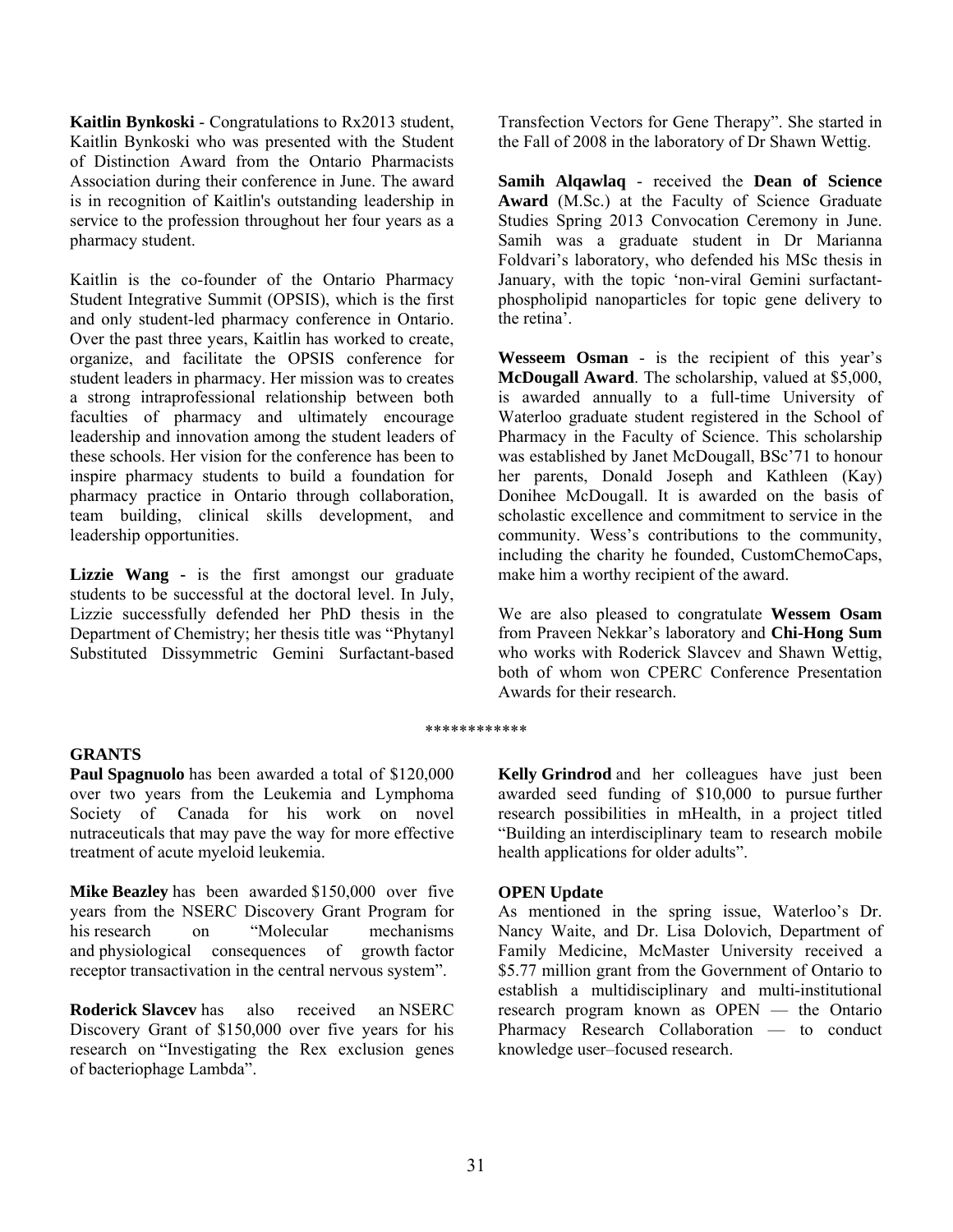This initial provincial funding supports OPEN's research to foster innovation and evaluate the effectiveness of Ontario pharmacist-led medication management programs. The OPEN program, however, intends to grow to become a larger umbrella organization to support pharmacy practice research in Ontario and liaise with like-minded individuals and organizations across Canada and internationally. OPEN engages some 50 interdisciplinary researchers from four Ontario universities and one research institution – University of Waterloo, McMaster University, University of Toronto, Western University, and the Bruyère Research Institute, a partnership of Bruyère Continuing Care and the University of Ottawa. More information on OPEN is available at:

www.open-pharmacy-research.ca •

open@uwaterloo.ca • twitter.com/open\_pharmacy

#### **PRESENTATIONS**

**Nakhla, Nardine.** Minor Ailment Prescribing in Canada and her ongoing EBSCR (evidence based selfcare recommendations) research. Nonprescription Medicines Academy Annual Conference, Cincinnati, Ohio. – September 26, 2013.

Winslade N, Brown T, Mailhot C, Schindel T, **Waite N**. National educational outcomes for pharmacy

programs in Canada International Pharmaceutical Federation World Congress, Dublin, Ireland, August 31 – September 5, 2013.

Cook K, **Waite N**. Is university-based community service learning a win-win for academia and the community? The "PHarmacy innovation Garden" as a research case study. CU Expo 2013: Engaging Shared Worlds, Corner Brook, NL, June 12–15, 2013.

**Waite NM**, Cook KM. Measuring student and community outcomes achieved with the "PHarmacy innovation Garden," a community service-learning initiative. 4<sup>th</sup> annual Canadian Pharmacy Education and Research Conference and 70<sup>th</sup> Association of Faculties of Pharmacy of Canada Annual General Meeting, Niagara-on-the-Lake, ON, June 11–13, 2013.

**Waite N**, Agro K, Malian N. Overcoming MedsCheck barriers: Are we there yet? 2013 Canadian Pharmacists Association National Conference and Trade Show, Charlottetown, PEI, June 1–4, 2013.

**Fernandez-Rojas, Carlos** was invited to participate in the National Lipid Panel meeting to assess cognitive safety of statins. Atlanta, Georgia, October 5-6, 2013.

\*\*\*\*\*\*\*\*\*\*\*\*